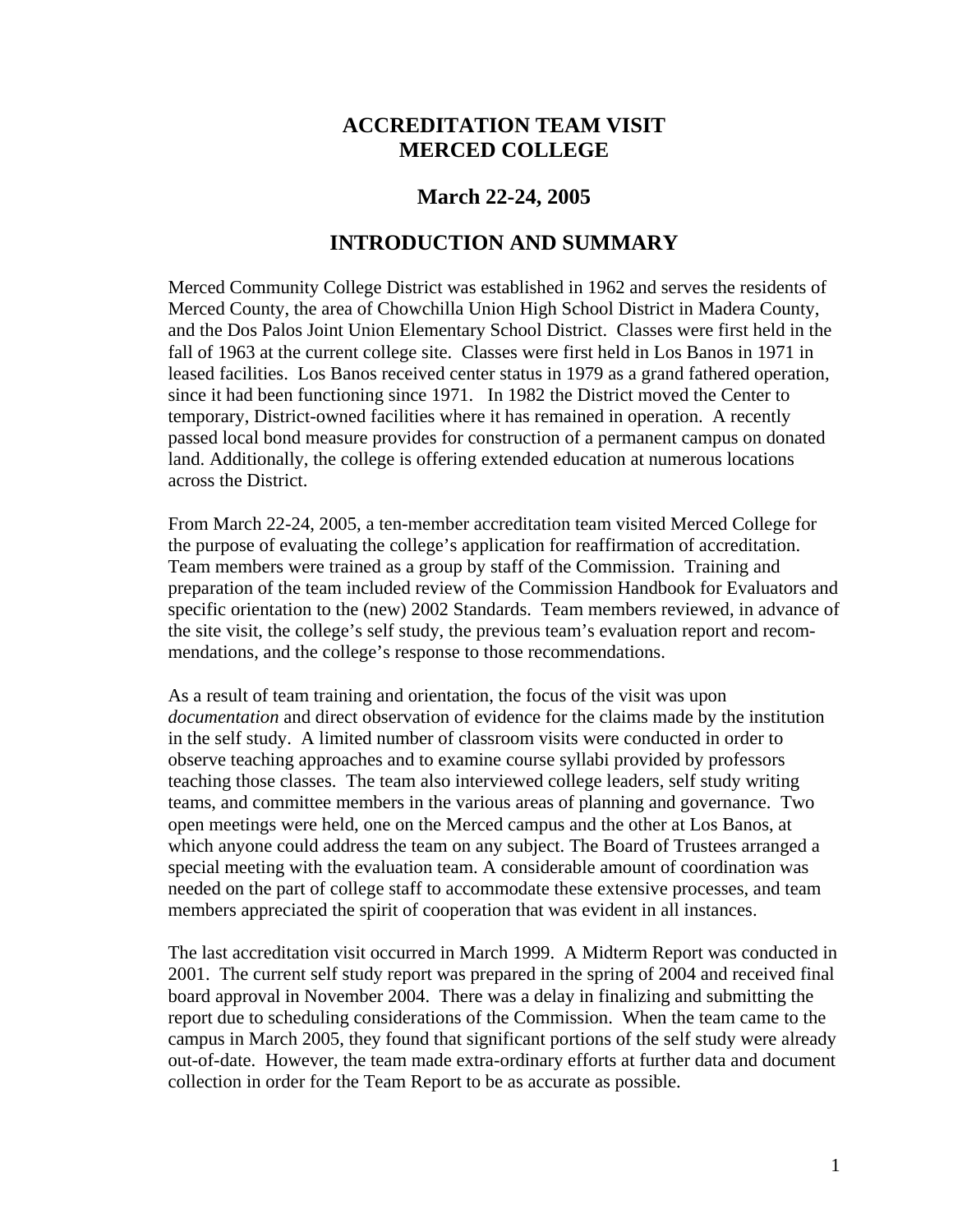The self study was very readable. It followed point by point the accreditation standards. Some standards were more thoroughly developed and well organized than were others. The college cited 20 items of Eligibility Requirements instead of the 21 currently in use by the Commission. The overall document was judged to be very straight forward and helpful to the team in gaining an understanding of how well the college aligns with standards of good practice. The team was provided with hard copy of many of the documents cited as evidence in the self study. Several additional documents had to be requested, and staff was very cooperative in this regard. Program review and student learning outcomes and documentation that flows from these areas of emphasis was only partially available as these processes are still under development. E-file documents were readily accessible on the college's Intranet; however, the team observed most should have been on Internet.

The college is commended for the broad participation of faculty, administrators and board members in preparation of the report. However, student involvement was missing entirely. The writing team produced a document that was very candid. There were a significant number of focused planning agendas. There were also a number of areas where the planning agendas were too general and were not expressed in terms of specific actions to be considered or taken. At the time of the last accreditation visit, there was new executive leadership for the district. During the six years under review for this visit, there has been continuity in the position of superintendent/ president as well as other senior administrative staff. There has also been continuity in board membership.

The evaluation team observed within Merced College a very collegial learning community dedicated to the centrality of student success in its mission and organizational culture. A number of exemplary attributes were observed that were related to accreditation standards and the team is pleased to share the following special commendations:

- The college has been responsive to developing student learning outcomes (SLOs) as an accreditation requirement. As a first step, the necessary processes have been put in place and the requisite training provided to the faculty. Additionally, there are pilot projects to incorporate SLOs at the course and program levels that other disciplines can build upon. Recognizing that full embodiment of SLOs at the institutional, program, and course levels is a multi-year endeavor; the faculty is commended for the initial phase of SLOs adoption.
- The college is commended for faculty leadership that resulted in the establishment of the Teaching and Learning Academy that supports new fulltime faculty members.
- The college is commended for the successful passage of local bonds, Measures J and I, for securing the donation of 120 acres for the Los Banos campus and for obtaining significant state funding for capital projects.
- The college is commended for the manner in which it recognizes and utilizes contributions of leadership throughout the institution, led by the president and the Board of Trustees, to create a cooperative and collaborative atmosphere based on dialogue.
- The college is commended for the integrity and candor with which it deals with the Commission and other constituencies, as evidenced by the self study report.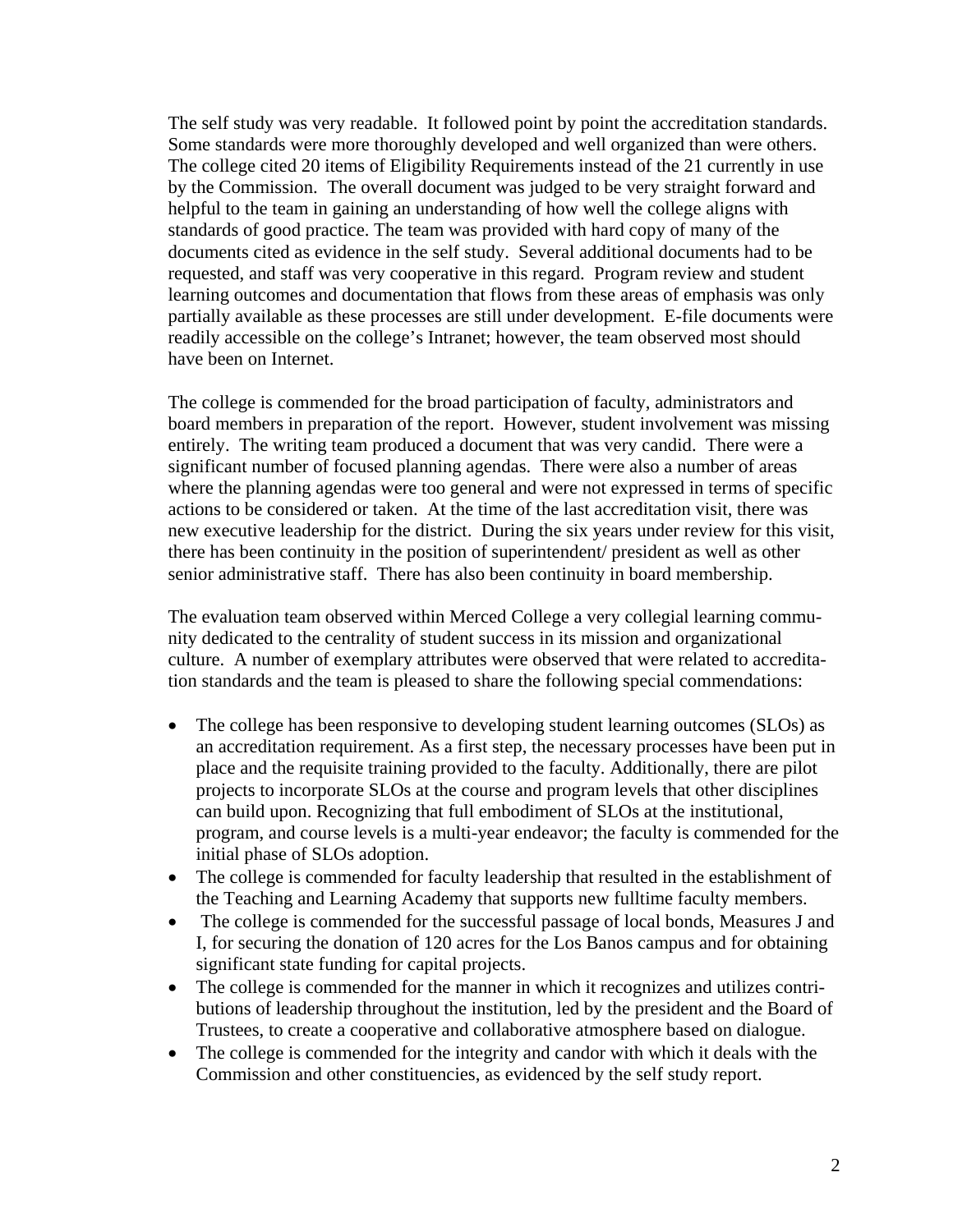- The college is commended for its accomplishments in acquiring technology infrastructure and systems as well as technology planning and coordination since the last accreditation report.
- The college is commended for improvements in student services that resulted from student surveys and program reviews.
- The college is commended for improving its planning structures through college-wide dialogue and especially broad-based faculty involvement.

Recommendations of the team in 1999 that were not fully addressed relate to 2002 standards for program review, student learning outcomes and connectivity of the full cycle of planning, evaluation and resource prioritization. There are also new areas the team assessed for standards adoption. The team is mindful of the Commission's direction to emphasize learning outcomes and institution wide dialogue on effectiveness using data-driven decision-making. In summary the team recommends:

- 1) In order to meet the standards, the team recommends that the college implement its new program review process in a focused and expeditious manner, including a published schedule as to when all college programs and services are committed to undergo the full process. Integration of program review with the institutional planning and budgeting processes, the development of student learning outcomes, and student achievement data is also recommended. This is imperative given that the program review process was cited by two previous teams as not meeting the standards. (Standard I.B.1, B.3, B.6, B.7; Standard II.A.1.a, b, c, A.2.a, b, c, e, f; B.1, B.3.d, B.4, C.2; Standard III.A.1, A.4.a; B.1.a; Standard IV.A.1)
- 2) In order to meet the standards, the college needs to develop student learning outcomes for all courses and programs. Additionally, institutional student learning outcomes need to be integrated with General Education and Competency Requirements. Assessment of student learning outcomes needs to show how course credit and the awarding of degrees and certificates is based on student achievement of stated student learning outcomes and how outcome assessments are used to improve courses and programs, improve teaching and learning strategies, and promote student success. (Standard I.B, B.2; Standard II.A.1.a, c, A.2.a, b, e, f, g, h, i, A.3.a, b, c, 6.a; B, B.4, C, C.2)
- 3) In order to meet the standards, the team recommends that the college fully embrace its stated commitment to a student-centered environment by structuring a leadership development program for student involvement in the college shared governance process. (Standard I.B.4; Standard II.B.4, Standard IV.A.1, A.2, A.3, A.5, B.2.a)
- 4) In order to meet the standards, the team recommends that the college develop an assessment plan to provide ongoing and systematic evaluation and integration of all institution-wide planning processes. This assessment should include the current planning processes, program reviews, data-driven decision-making and resource allocation processes, and their interrelationships. (Standard I.A.4, B.1, B.2, B.3, B.5,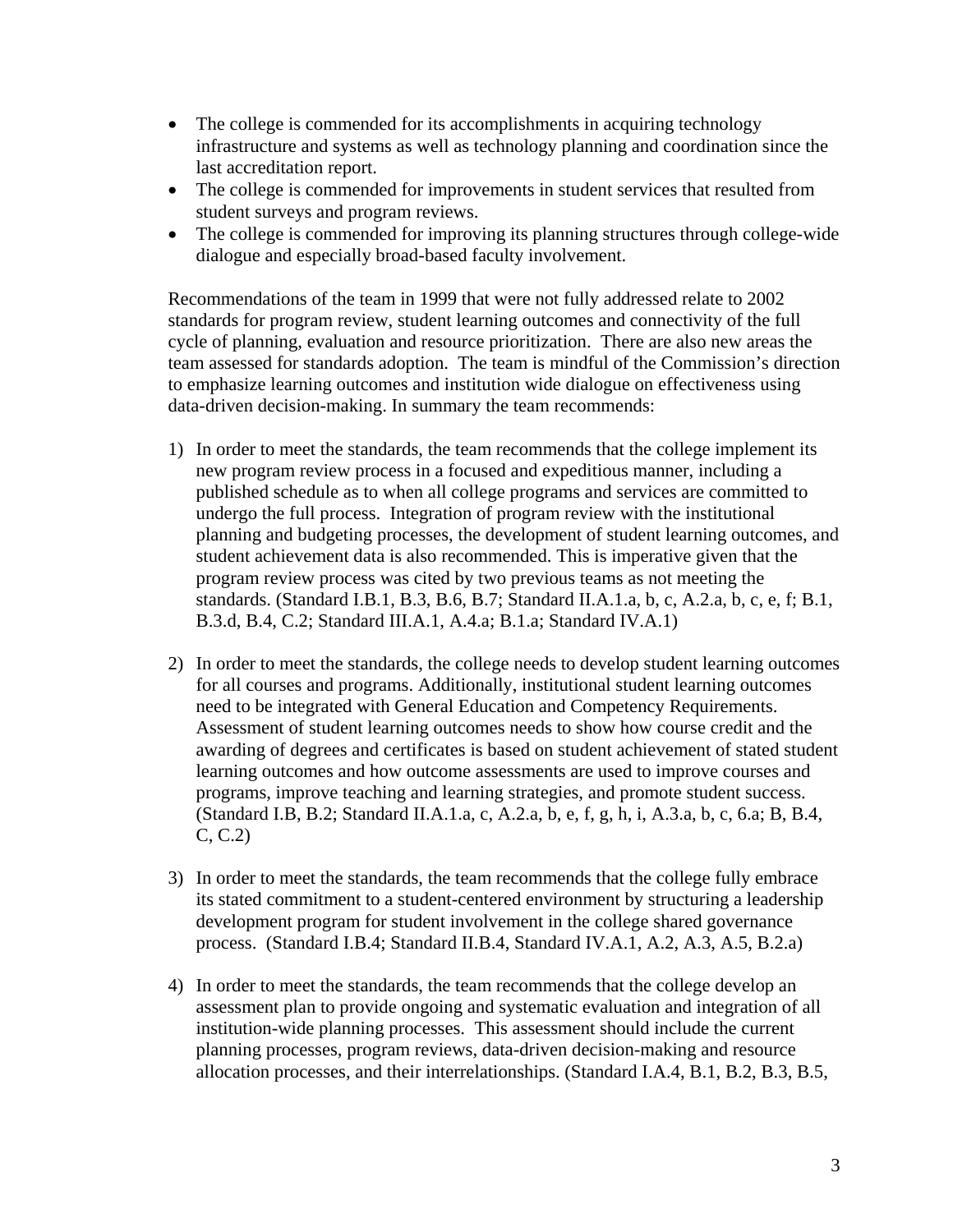B.6, B.7; Standard II.A.2.e, f; B.3.b; Standard III.A.6, B.2.a, b; C.1.a, C.2; D.1.a; Standard IV.B.2.b)

# **RESPONSE TO THE RECOMMENDATIONS FROM THE 1999 ACCREDITATION EVALUATION**

*1) Establish long term goals that are part of the mission statement and integrated with the college wide planning process as well as a means of regularly evaluating progress toward meeting those goals*.

Since the last visit, a process has emerged by which the board establishes long-term goals, reviews goals annually and disseminates them throughout the institution. These goals have the effect of expanding the brief mission and vision statements. These documents have been integrated into long- and short-term planning processes.

Merced College's Planning Model was last updated in 1998. It does not reflect the program review process or its integration with planning and resource allocation. In order to fully meet this recommendation, the college still needs to develop an institution-wide assessment to include ongoing and systematic evaluation of integrated planning. This should include the current planning processes, program review, and data-driven evaluation support.

*2) Clearly define and implement the program review process and integrate it with the college planning and budgeting process*.

The program review model in instruction has been altered significantly since the last team visit, and indeed since the writing of the self study. While the new model is more directly connected to the student learning outcomes model, over its two-year life it has been minimally implemented. The program review process feeds into the college's master planning and budgeting process as documented in the September 19, 2003 power point presentation entitled "Academic Program Review." At the present time, the college is field-testing the newest program review process within the Business Division, believing that it will be a more effective cycle of review, analysis, and revision than previous attempts.

Currently the college is focusing on instructional program review and does not plan to review student services or business services. This is a matter of concern, since program review should drive all planning and allocation systems. Program review takes on additional importance since it is now part and parcel of the accreditation emphasis on institutional improvement through data collection and analysis. Cited as a problem in the prior visit, the level, formality, role, and implementation of program review are thus a matter of continuing concern. The team believes this recommendation has not been fully met.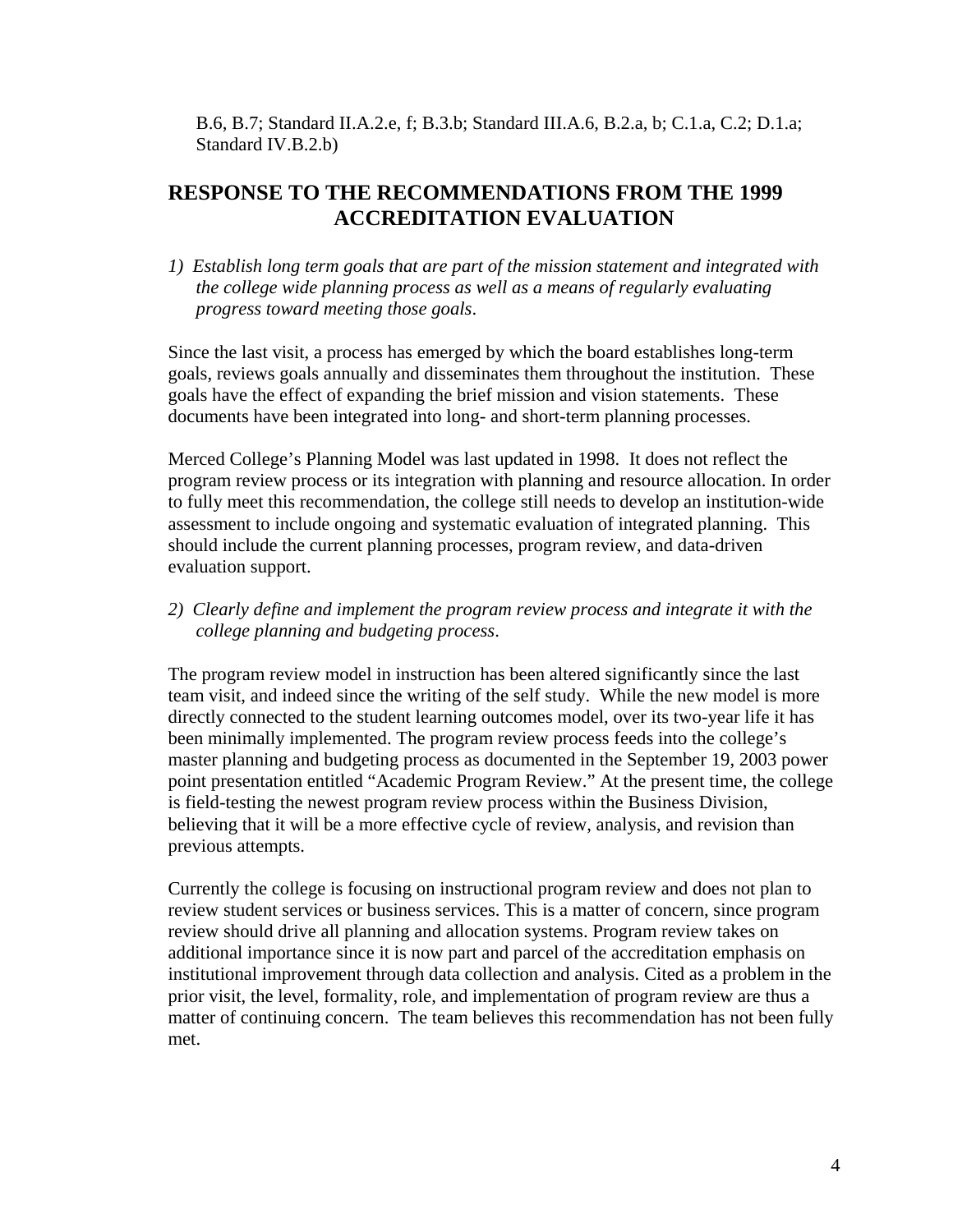3) *Systematically assess progress in meeting the college mission, planning goals, and identified priorities for improvement of programs and services by integrating institutional research with and in support of planning and evaluation of outcomes.*

The college response to this recommendation focuses on institutional research, specifically the hiring of a full-time research analyst six years ago, and the positive impact that person has had on the college planning processes. There is a Director of Research and Development. This position's major effort is in grant acquisition and administration, and the college has met with good success in those endeavors. Since the last accreditation visit, the college has acquired the Datatel information processing system, a system used by numerous community colleges in California and one that has the potential to yield large quantities of data and information. The evaluation team's major concern is that the generated data is used primarily to issue standard reports and to develop grants. To fully meet the intent of this recommendation, a greater effort should be made to utilize data to support SLOs, program reviews and institutional planning processes.

4) *Enhance the use of technology in programs and services throughout the college by providing better coordination, maintenance and technical support*.

The college has made significant progress in coordination and planning of technology. The use of technology has increased across the institution. Rewiring of the campus two years ago as well as connection of faculty and staff computers to the network has had a significant impact. In addition, the A2T Access to Technology Project prepared faculty for greater utilization of technology. The implementation of Datatel has provided the college with the data warehouse it can use to support planning efforts. Faculty members have been trained in its use, classrooms have been equipped, and additional staff is working in maintenance and support. The college has met this recommendation.

5) *Continue to integrate multiculturalism more broadly throughout programs and services.*

The college has integrated multiculturalism more broadly throughout its programs and services. The college has used student activities, college courses, special programs and course offerings, guest speakers, staff development programs and workshops, as well as gallery shows to highlight artistic multicultural items and programs. It is noteworthy that the college offers Hmong language courses. Faculty members are encouraged by the curriculum committee and the division to integrate multiculturalism into instructional courses and programs. However, that process is neither formalized nor consistent. Goal statements adopted in December 2004 by the Board of Trustees include a goal to reflect the diversity of the college population. Strategies include developing programs designed to meet the identified needs of the diverse groups within the community, actively recruiting among various constituencies, and ensuring that student support services respond to the identified needs of the college's diverse constituencies. The team believes the intent of this recommendation has been met.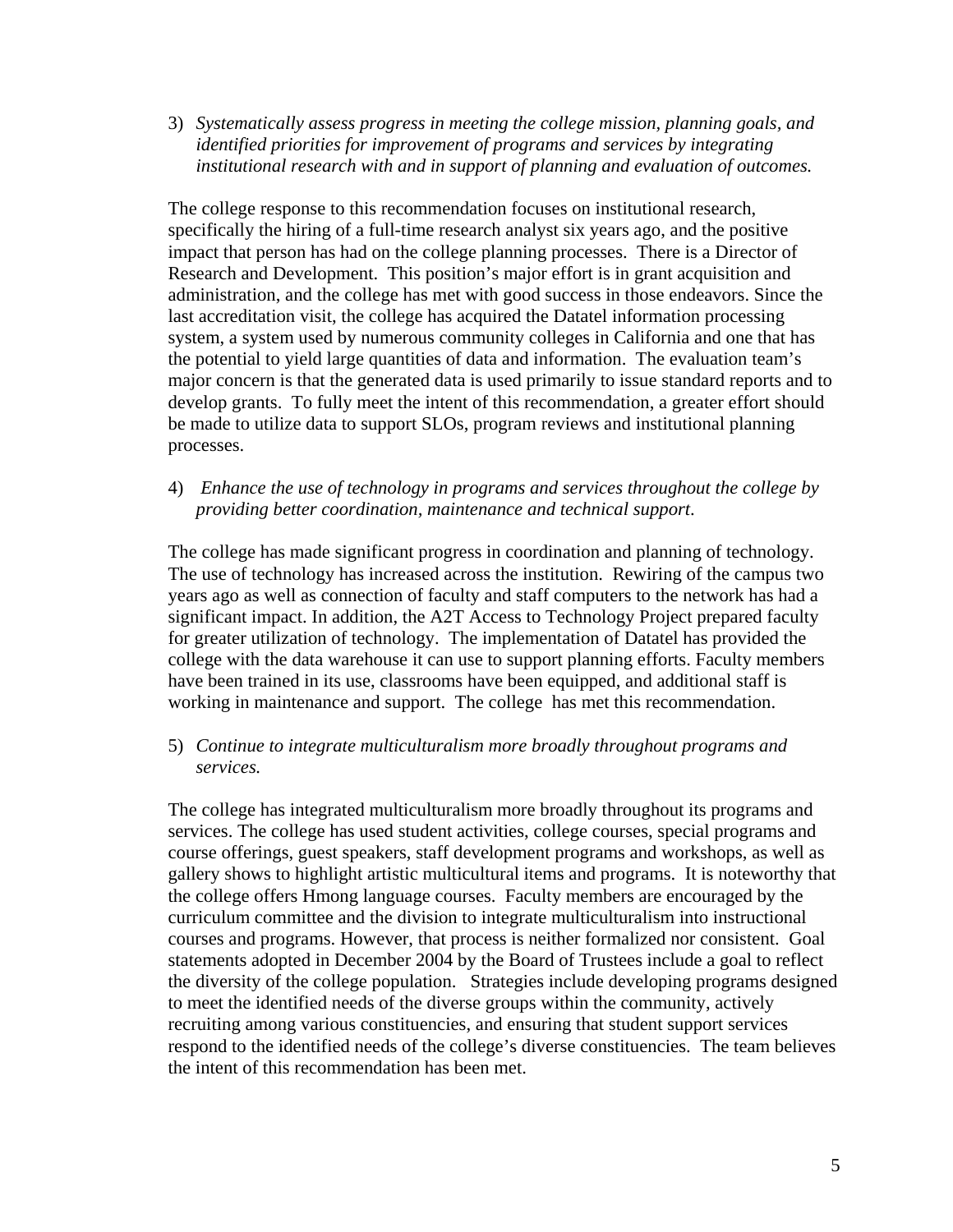*6) Increase the number of ethnic minority faculty, staff, and management personnel by expanding and refining activities in such areas as mentoring, recruiting and retention.* 

The college has implemented several activities to address this recommendation. A mentoring program was established to assist new faculty in developing their skills and in meeting their new responsibilities. The area of recruitment and candidate diversity is being addressed through expanded recruitment on a nation-wide basis, as well as advertising positions in numerous publications targeting underrepresented groups. The district reviews the board goal related to diversity with all hiring committees and reviews applicant pools for diversity prior to starting the hiring process.

To fully meet this recommendation, the college needs to update Board Policies and the Faculty Diversity Plan regarding the commitment to a diverse faculty and staff. Additionally, discrimination and harassment procedures need to be published in student publications.

7) *Adopt policies and procedures for the regular assessment of the board and CEO that meets the accreditation standards.* 

The last team found a lack of attention to accreditation standards regarding frequency and formality of CEO performance assessment and board self evaluation. Since that time, the superintendent/president has encouraged training, and the board has responded with new policies: one for CEO evaluation and one for board evaluation, both of which were implemented. The college is now fully compliant with the standards in this regard.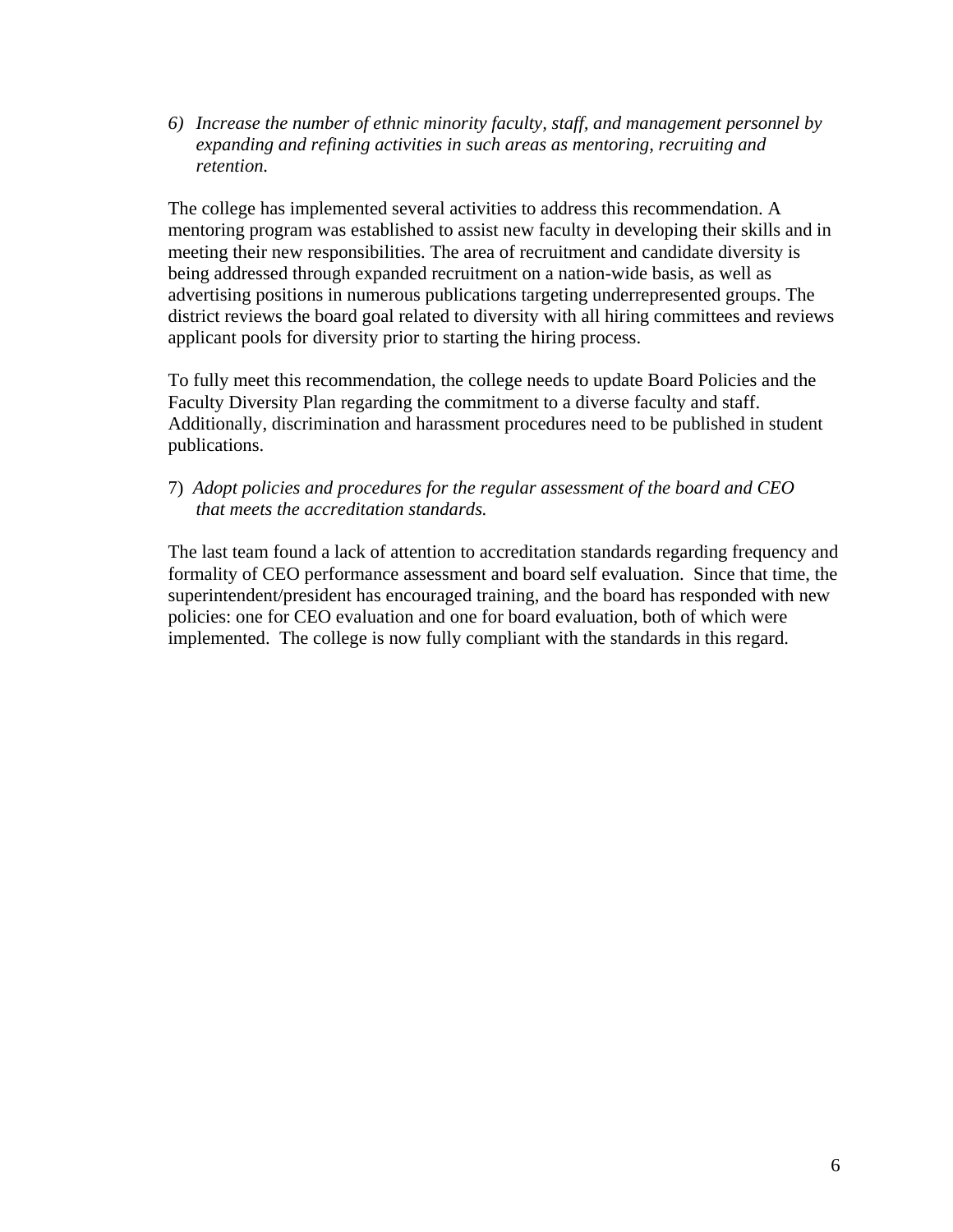# **EVALUATION OF THE COLLEGE USING ACCJC STANDARDS**

## **Standard I: Institutional Mission and Effectiveness**

## **GENERAL OBSEVATIONS**

The mission statement of the college reads: "Students are our focus and we are known by their success." The team finds this statement very compelling and much in evidence in the quality of teaching and learning at Merced College. There is an observable consciousness of the student at the center of the institution's programs and services.

There was extensive faculty participation in the review of the mission statement, mainly through the Academic Senate and through the six-fold planning committee process. As the self study points out, staff participation in mission review and planning was less evident and student participation was minimal or missing entirely. There were no students active on the planning committees at the time of the self study report.

Regarding institutional effectiveness, the new Datatel information system has added value to the college operation and holds much promise to yield more information to support student and college personnel decision making in the future. Data is utilized in the college planning processes although it is not produced in a systematic and regular series of effectiveness reports and measures that would guide better decision making.

## **FINDINGS**

**Standard I.A: Mission.** The self study indicates that three sub standards of 1A are met and that one standard is met at a minimum. There is one planning agenda for standard 1 A. The mission statement has been reviewed at regular three-year intervals although there is no formal process for reviewing the statement. The mission statement is found in the Catalog, the Schedule of Classes, and on the college web page and is widely available for viewing. The mission statement as approved by the board and broadcast by the college is: "Students are our focus and we are known by their success." Taken by itself this statement does not meet the standard as there is no statement of the educational purposes of the institution or the intended student population. There is perhaps reference to student learning in the words "their success." However, the Philosophy, Mission, Vision, Core Values and Beliefs statements in the Catalog, *all taken together*, can be judged to fulfill the Standard. Evidence shows that the mission statement with its consciousness of student-centeredness is central to institutional planning and decision making at the college. Student services have direct evidence of being aligned with the mission statement. As an example, there are very usable student pages in the Schedule of Classes. (Standard I.A.1, 2, 3)

Student participation in development of the mission statement was minimal, and the planning agenda recommends encouraging greater student involvement. The need for greater student participation is a theme that runs throughout the self study. (Standard I.A.1)

**Standard I.B: Improving Institutional Effectiveness**. There are no direct statements as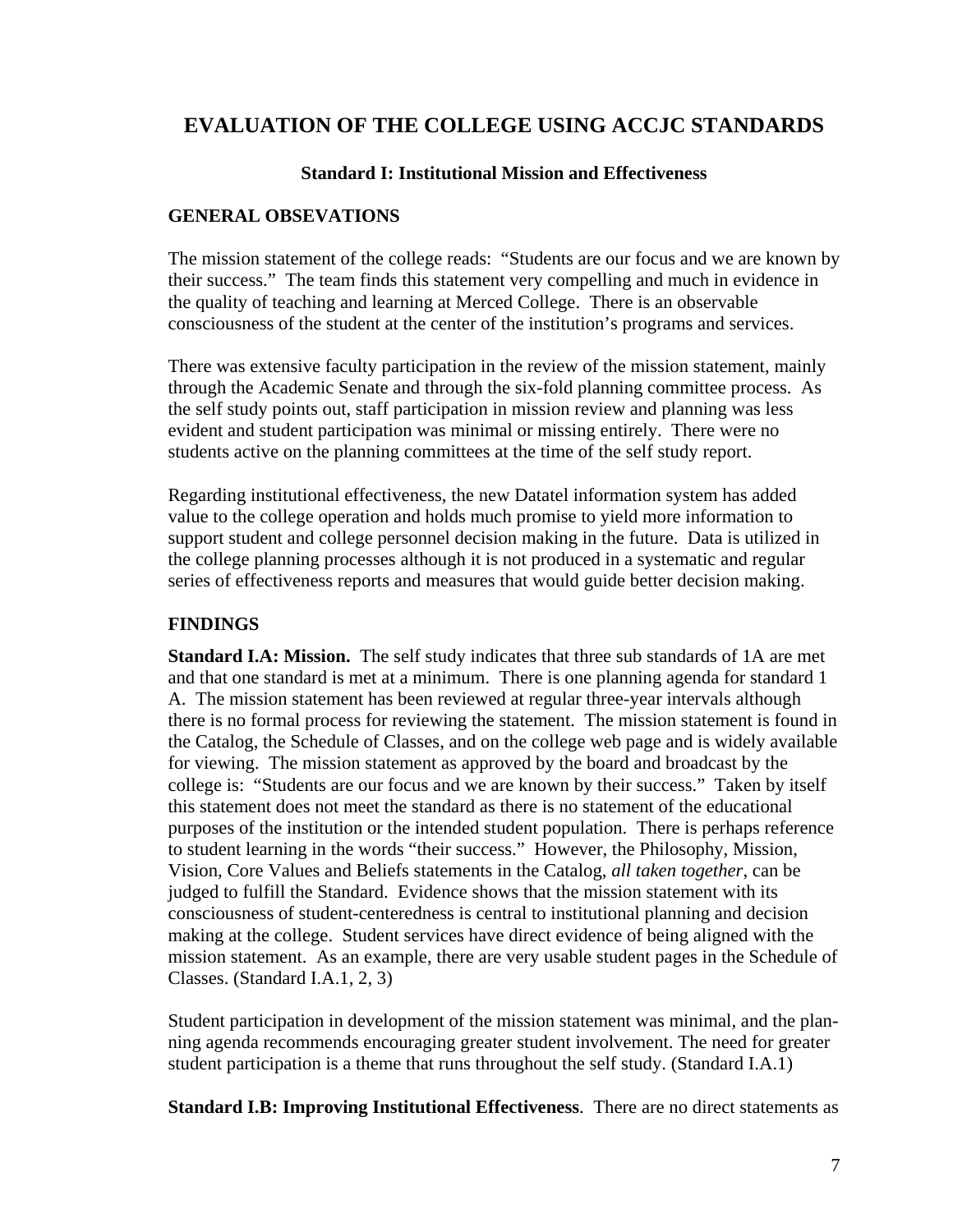to whether each subsection of the standard is met or not. Each of the seven subsections of 1B contains a planning agenda. There is evidence that significant progress has been made in making data available, and there is evidence that the new Datatel information system has the potential to yield even more information in the future. Evidence shows that data is part of the institutional planning process although the data is not produced in a systematic and regular series of reports. There is evidence that extensive data is produced for enrollment management purposes, and extensive data is available from Datatel for FTES deliberations. But in the self study there is only one set of effectiveness data in the introductory pages, the table of degrees and certificates. This table indicates that the number of AA degrees has decreased since 1999. The self study has no transfer, persistence, success rate, or placement testing data tables although such tabulations can be found in publications from the research office or on the Intranet. (Standard I.B.1, 3, 4, 5)

Although there is now more data available than previously, it is not clear that the data is being used to maintain an ongoing dialogue about improvement of institutional effectiveness. There is evidence of data informing the six planning committees, but the data is produced mainly ad hoc and not in a yearly cycle of regular reports. There are brief data fact books available, but there is not one single, comprehensive source of data that could be used by forums, which discuss institutional effectiveness. A central source of common data will become more important as the college moves toward institutional outcomes and a complete cycle of analysis, evaluation, and improvement. (Standard I.B.1, 5, 6)

The team encourages the college to make a greater emphasis upon the user-friendly availability of institutional effectiveness data and to maintain an ongoing dialogue about improvement in serving students that is data-based. The team observes that all of the components of a full annual cycle of institutional assessment, planning, focused improvements, and evaluation are functioning. (Standard I.B.6)

## **Evidence Examined:**

Board Goals Five Year Plan Goals College Catalog College Planning Committees Membership List College Planning Committees Reports Faculty Senate Resolution 4-03 Program Review College Planning Handbook Board of Trustees Minutes April 2002, May 2002

#### **CONCLUSIONS**

The college meets Standard I A but does not fully meet Standard I B. To fulfill its mission statement the college needs to commit itself to a full cycle of evaluation and improvement. This is especially important in the area of implementing a program review process in fulfillment of Standard 1.B. The college is commended for improving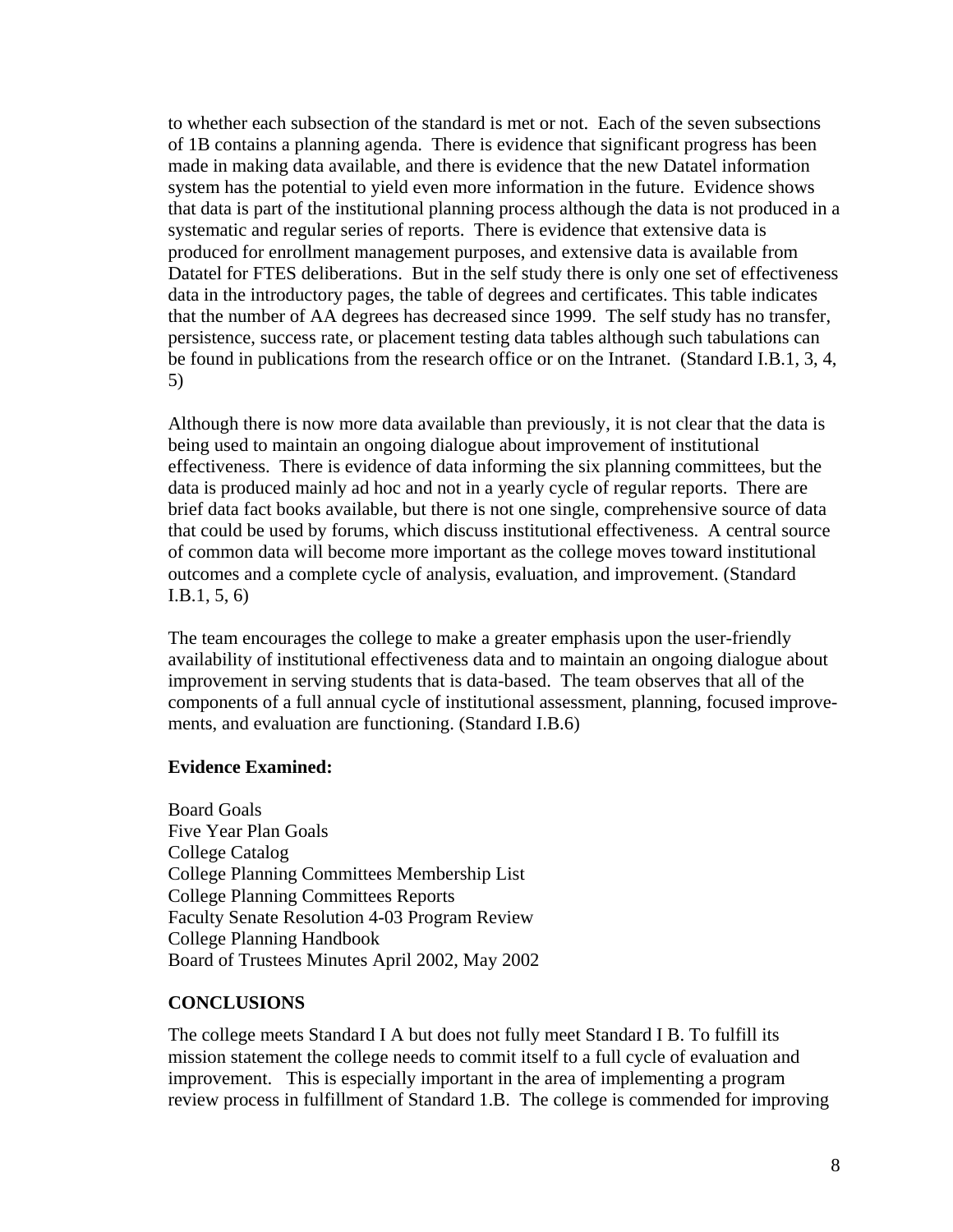its planning structures through college-wide dialogue and especially broad-based faculty involvement. The college has achieved the means to produce the necessary data for informing a complete process of continuing improvement. But a full cycle of assessment --- including the important final steps of evaluation and recommendations for improvement --- still needs to be put into place and carried out.

## **RECOMMENDATIONS**

1) In order to meet the standards, the team recommends the college implement its new program review process in a focused and expeditious manner, including a published schedule as to when all college programs and services are committed to undergo the full process. Integration of program review with the institutional planning and budgeting process, the development of student learning outcomes and student achievement data is also recommended. This is imperative given that the program review process was cited in 1992 and 1999 as not meeting standards. (Standard I.B.1, B.3, B.6, B.7; Standard II.A.1.a, b, c, A.2.a, b, c, e, f; B.1, B.3.d, B.4, C.2; Standard III.A.1, A.4.a; B.1.a; Standard IV.A.1)

4) In order to meet the standards, the team recommends that the college develop an assessment plan to provide ongoing and systematic evaluation and integration of all institution-wide planning processes. This assessment should include the current planning processes, program reviews, data-driven decision-making and resource allocation processes, and their interrelationships. (Standard I.A.4, B.1, B.2, B.3, B.5, B.6, B.7; Standard II.A.2.e, f; B.3.b; Standard III.A.6; B.2.a, b; C.1.a, C.2, D.1.a; Standard IV.B.2.b)

## **Standard II Student Learning Programs and Services**

#### **GENERAL OBSERVATIONS**

According to the self assessment, there is dialogue about evaluation, planning, and improvement, which the visit to the campus verified. There has been only limited progress, however, in establishing, assessing, and utilizing student learning outcomes.

The college addressed student learning outcomes in a formal way beginning with the creation of a Student Learning Outcomes Task Force in spring 2003. Since then, an Instructional Master Planning Committee was formed and charged, in part, with creating institutional learning outcomes. The Instructional Master Planning Committee has established "a set of twenty preliminary institutional SLOs." In addition, departments and divisions are now working to develop SLOs for the program and course level. The implementation of SLOs within student services programs has been started but is still in the early stages. The Student Services Master Planning Committee has embraced a step-by-step process that will assist programs to implement SLOs for student services. The guidance division completed a program review in the spring 2001 semester. However, the process was never taken through to conclusion, and as a result, no specific follow-up action was taken by the institution.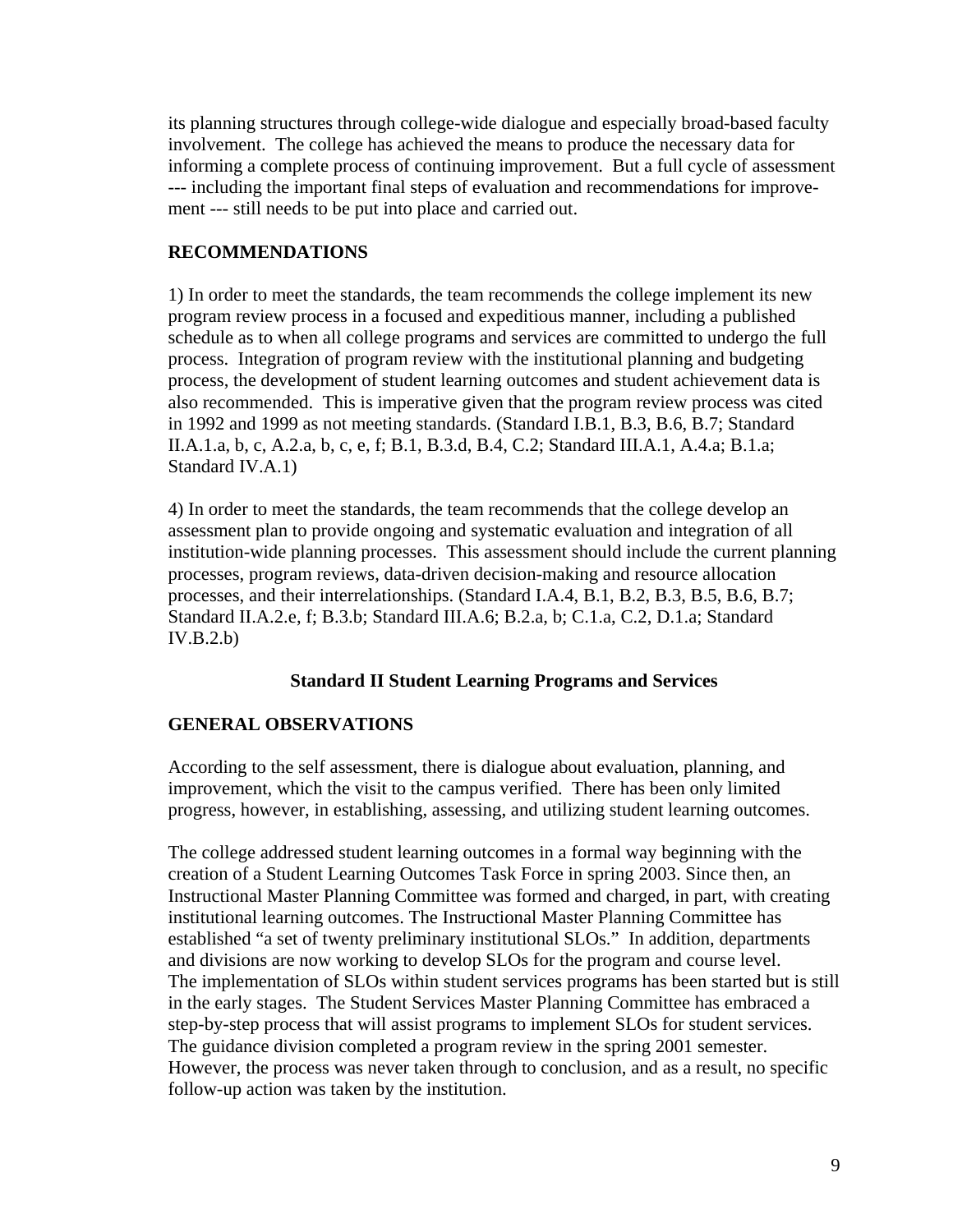The student services section of the 2004 Accreditation Self Study presents an honest, straight forward evaluation of student personnel services at Merced College. The use of evaluation tools (student surveys and the ACT student opinion survey) and the expressed desire to review and implement the results is commended. The staff is aware that similar evaluations need to occur at the Los Banos campus, and there is a need to expand student services at each of the off-campus centers.

Anecdotal data supporting the need for additional resources for the print collection in the library as well as the technology infrastructure needed to support delivery of library and learning services were clearly articulated. A planning structure seems to be in place, yet plans reflected in the self study lack substance and specificity. Self-evaluations and plans were written in fall of 2003 but not updated in 2004. One critical planning agenda that is missing is how the library will deal with the withdrawal of Title 5 funds this July 2005. For ten years, this grant has provided the funding for 90% of equipment needs including the SIRSI system contract for the library's integrated system as well as 18 hours a week additional reference service.

## **FINDINGS**

**Standard II.A: Student Learning Programs.** Courses taught at the college's offcampus centers were observed to meet the same rigor and criteria as those taught on the Merced and Los Banos campuses. A very limited number of E-learning (Web-based) courses are offered by the college. A sampling of those courses found that they are developed and offered in keeping with the Commission's Policy on Electronically Mediated Learning. The team found that the courses also met the same criteria as traditional campus courses. Given the large rural nature of the college district, it is suggested that development of additional E-learning courses and services might be well received by the constituents. (Standard II.A.1, 1.b, 2.d)

Merced College programs are developed following a standard protocol. Data are available on degree and certificate completion, but data on post graduation employment are not uniformly collected. Transfer rates for UC and CSU can be found in the Merced College Educational and Demographic Fact book; however, there is no information on transfers to private and out-of-state colleges and universities. The planning agenda reflects the institution's recognition of the need to improve in these areas. The six year program review cycle, which is in a state of flux, is relied on to maintain currency. (Standard II.A.2.a, b; 6.a)

The college offers transfer, vocational, developmental, pre-collegiate, and community service courses and programs. Course descriptions and program requirements are listed in the college catalog. The college ensures the quality of its courses and programs through the curriculum committee following guidelines established by the Chancellors Office, Title 5 regulations, the Education Code, and transfer institutions. Vocational programs have advisory committees and outside accreditation where appropriate. The curriculum committee also reviews recommendations from discipline faculty regarding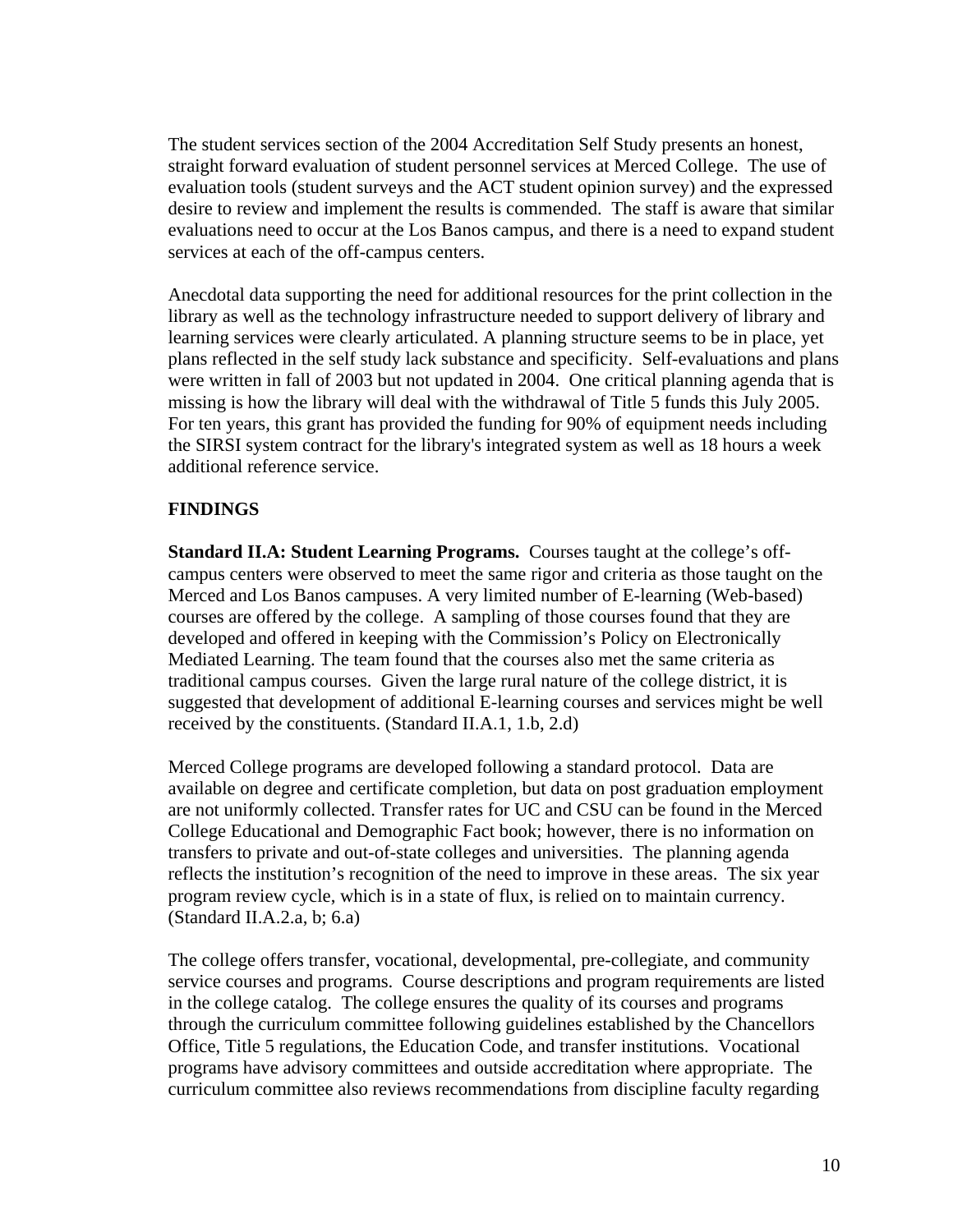appropriate credit type and delivery mode before sending new courses and programs to the Board of Trustees for final local approval. New programs are submitted to the Chancellor's Office for its approval. (Standard II.A.2, 2.b, c, 5, 6)

A new program review process has been developed to evaluate and make recommenddations for improvements. Three areas of the business division are piloting this new process. General Education requirements are established with faculty in-put. The breadth of courses required for graduation meet the state of California standards for the Associate Degree. The college requires demonstrated competency of all graduates in reading, writing, mathematics, and computer and information literacy, which is stated in its "Associate Degree Breadth Requirements". The college does not measure student learning outcomes in these courses, apart from the overall completion success rates of students.(Standard II.A.2.a, c, e, i, 3)

The Merced College requirements for Associate Degree breadth recognize that graduates "should be able to better understand themselves and function more effectively in the modern world." The requirements also demand of students an appreciation of their own and other cultures and an appreciation of ethical problems. Individual faculty members decide whether to include aesthetics, cultural diversity, ethics, and citizenship principles in their classes. The college has not yet established student learning outcomes for these principles. (Standard II.A.3.a, b, c)

The college has begun to address the standard on *student learning outcomes* (SLOs) with the appointment of a director of SLOs who is assisting the faculty, departments, and the Instructional Master Planning Committee in their efforts. A cadre of faculty has received training and is guiding the college process. The SLO director has developed and distributed to the faculty a "Division Student Learning Outcomes Report Handbook." The guidelines give faculty clear direction and examples for incorporating SLOs into their course outlines. A curriculum grid has been developed to correlate institutional, program, and course SLOs. The college has adopted a five-year plan for implementing its approach to SLOs. The board adopted the "Merced College Statement of Principles on Assessment" in December 2004. The Curriculum Committee has created policies related to development and assessment of SLOs at the course level. However, the current institutional emphasis is upon SLOs at the institution and program level, not courses. It does not appear that SLOs are at this time in course descriptions. Course objectives are in the course outlines and SLOs are in some course syllabi. At this juncture, college policy leaves solely to the discretion of the faculty whether or not to develop SLOs. (Standard II.A.1.a, c; 2.a, b, e, f, g, h, i, j; 3.a, b, c; 6.a, b)

The Merced College catalog lists information about educational courses and programs and transfer policies. The college web site provides the schedule of courses and course descriptions. The college provides transfer credit information on the college catalog website. Students can access information on articulation agreements with CSU and UC, as well as other colleges and universities in California, which is available through the ASSIST program. The college relies on CSU and UC articulation officers to review its transferable courses and determine whether they satisfy the required learning outcomes.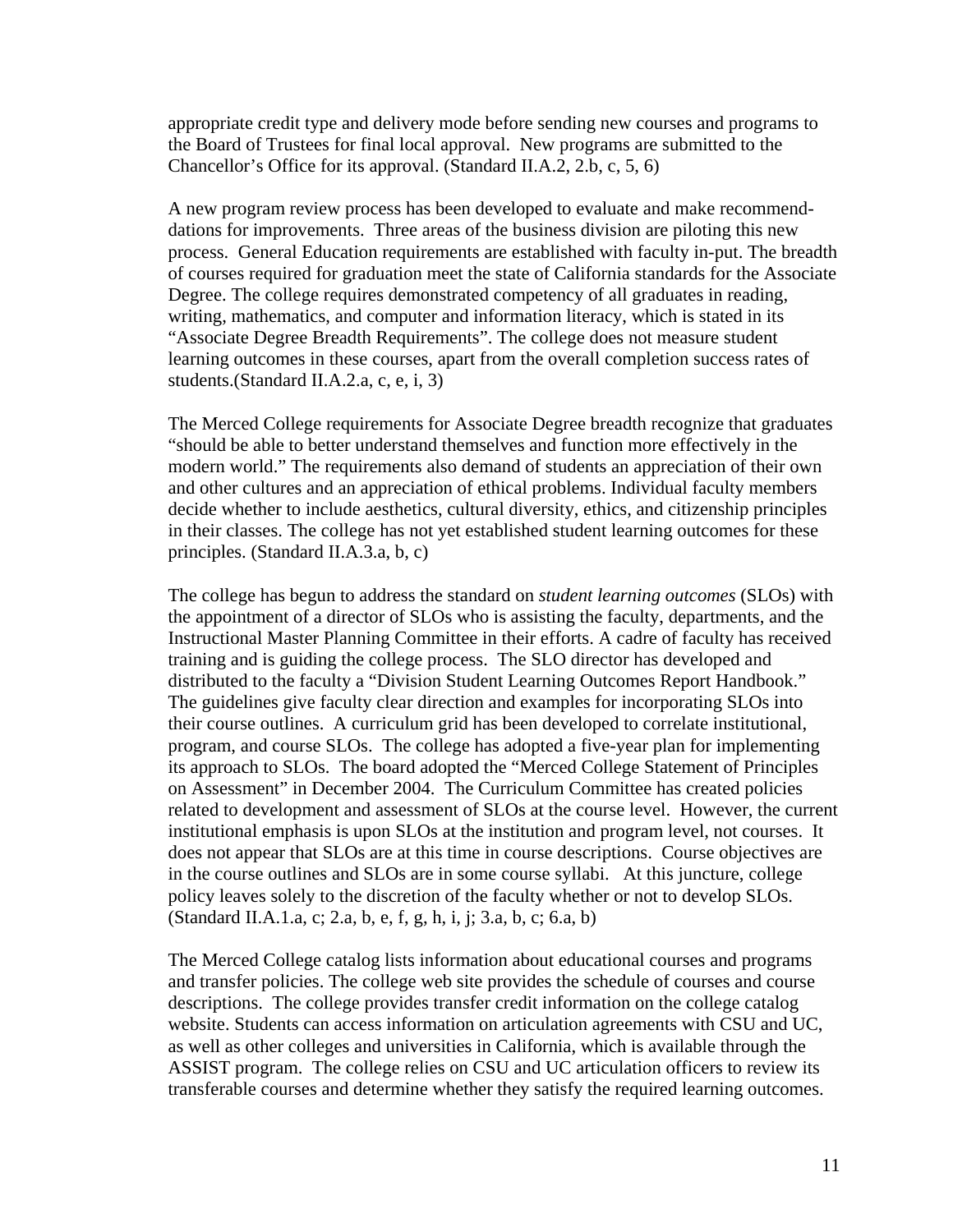(Standard II.A.6, 6.a, c)

The college does not have a board-approved policy for program elimination although the college does protect students against discontinued courses or changes in course requirements through its "catalog rights." Merced College Board Policy 4030, "Academic Freedom," recognizes academic freedom for faculty and students. This policy does not appear in the college catalog, schedule of classes, or public website. Students may grieve or appeal any official action or incident that, in the student's judgment, is unfair or prevents the student from obtaining equal educational opportunities. "Standards of Conduct" specifically addresses cheating, plagiarism, dishonesty, forgery and other forms of academic dishonesty. (Standard II.A.6.b; 7.b, c)

The Faculty Senate, in May 2002, adopted the "Academic Honesty Procedure" to support Board Policy 5500. This procedure details faculty, student, and administrative responsibilities for encouraging academic honesty in their classrooms. Copies of the procedure have been provided to all faculty members and are available in the Faculty Handbook, in the office of the Vice President of Student Services, and on the college website. (Standard II.A.6.b)

**Standard II.B: Student Support Services.** The college demonstrates a strong commitment to the delivery of student services programs. The college expresses pride in the quality of the categorical programs, which receive high marks from student evaluation surveys. A problem seems to exist over evaluating services at off-campus centers, including problems with the delivery of technology-based services to the Los Banos campus. The DSP&S and EOP&S programs joined forces to hire a full-time special services counselor who has been assigned to the Los Banos campus. (Standard II.B.1, 3, 3.a)

The college provides numerous avenues for students to develop and demonstrate personal and civic responsibility outside of the classroom. It points to several student groups and campus clubs that encourage students to become involved in extra-curricular activities, including the Associated Students of Merced College and a Student Ambassador Program designed to assist the college with its outreach function. Student representation on governance committees has been noted as lacking, and there is a very limited commitment to a student government advisor (10 hours a week). (Standard IIB: 3b,d; 4)

The Guidance Division Program Review was an evaluation completed by students and faculty regarding the strengths and weaknesses of activities related to that unit. While the evaluation provides a review of needed counseling services, it also provides an excellent listing of current counseling services that benefit students. The evaluation of the need to maintain "counseling hours" to serve students and to train counselors to provide accurate and complete information regarding transfer requirements, has led the Guidance Division to recommend that bachelor-level paraprofessionals be hired to provide information sessions to groups of students at the high schools and on the Merced campus. The team supports implementation of this approach to improving quality and access to services. (Standard II.B.3.c; 4)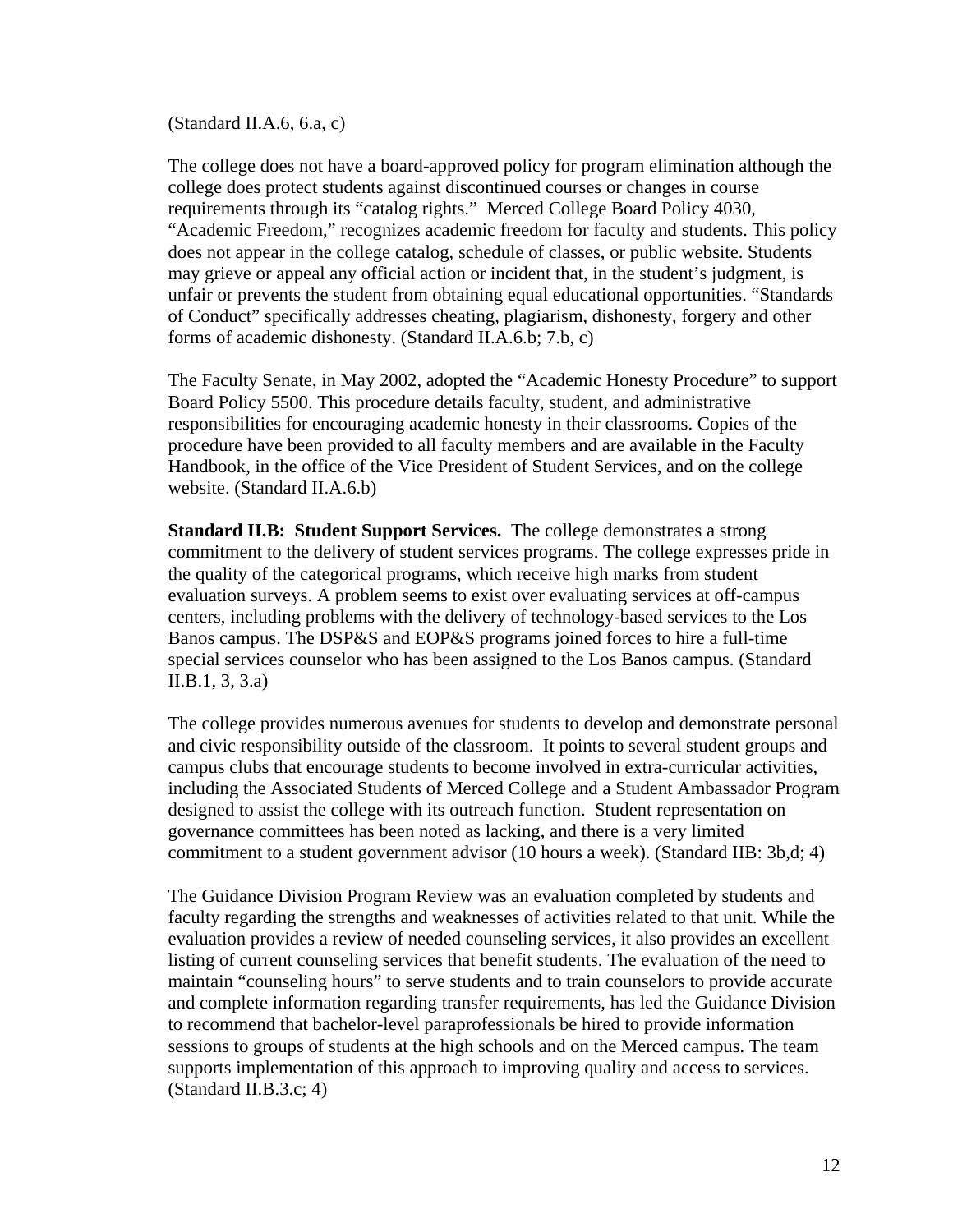The college continues to maintain a commitment to diversity and has expanded the breadth of student activities and programs designed to enhance multiculturalism. There is a high level of participation and interest in these programs based on results of the most recent ACT Student Opinion Survey. The college's Special Programs have actively recruited underrepresented students and assisted them to become successful in the college environment. Student services programs are reviewed and evaluated on an ongoing basis, ensuring that these programs continue to meet student needs in a changing educational environment. The college is focused on improving student retention as well as providing in-service training to all staff on treatment of students in an academic environment. (Standard II.B.3.d)

**Standard II.C: Library Services.** Eight years ago, the library collection was evaluated based on depth, diversity, and currency to support the institution's educational offerings. This was a critical evaluation based primarily on anecdotal evidence from faculty and students. A Five Year Study was adopted by the Board of Trustees in spring of 1997 and revised in 1998. Although district funds have not been available to fund this plan, categorical funds were used to fill in some of the gaps. A part-time librarian at Los Banos was funded in this process. Saturday hours and extended hours during finals were never funded. Other funds were directed to support critical multimedia needs in the classrooms. (Standard IIC: 1a,b; 2)

The lack of sustainable library resource funding as well as inadequate remote access to online databases limits the library's ability to deliver resources to students. Two of the library's data bases are available remotely (Ebsco Host and E/Books). There are other databases, such as Lexis-Nexis and Ethnic News Watch, that are not available remotely. As the improving technology infrastructure supports remote access, extended services to students at off-campus sites can be enhanced, which the team strongly encourages. (Standard IIC-1c)

The college has used the "immersion model" to insert basic information competencies into existing courses. In addition, the library now offers a 3 unit Information Competency course that meets this graduation requirement. The library relies on interlibrary cooperatives (49-99 system) for interlibrary loan and Ask Now Reference services. Student use of the virtual reference service is approximately 4 questions a month and is insignificant when considering the reference services delivered in person at the Merced College Library. All of the library and learning services have strong liaisons with teaching faculty, and the team found solid anecdotal evidence that these programs are well integrated into the general education objectives of the college. (Standard II.C.1, b)

## **CONCLUSIONS**

The overall quality of the college's instructional programs is evident. There are strong transfer and vocational components in support of the mission of the college. However, the college does not meet the standard for program review. Evaluation teams in 1992 and 1999 recommended improvement in program reviews, and that concern continued in this evaluation. The new process adopted two years ago is not yet a proven approach.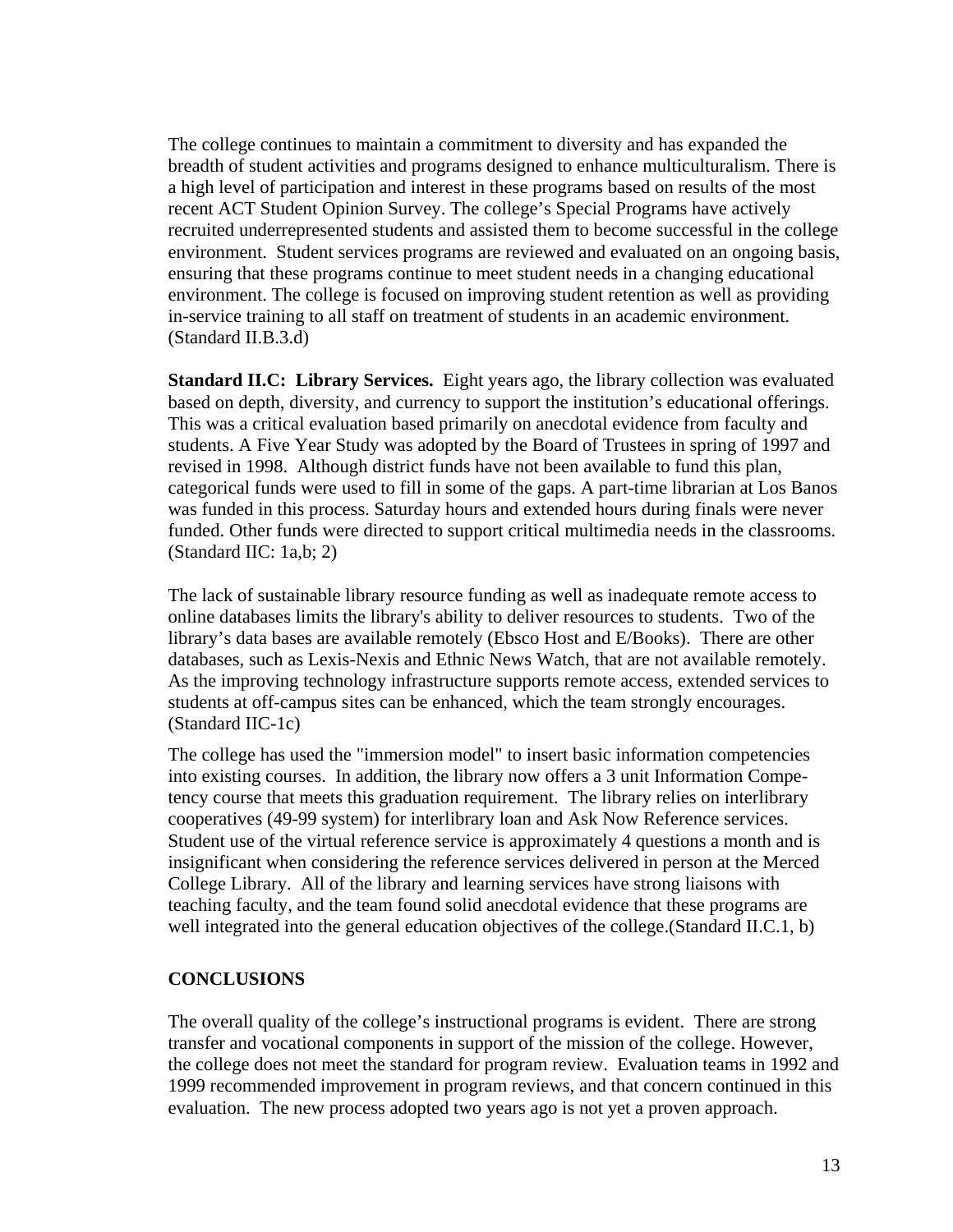The college does not fully meet Standard II.A on student learning outcomes. As a first step, the necessary processes have been put in place, and the requisite training provided to the faculty. Additionally, there are pilot projects to incorporate SLOs at the course and program levels that other disciplines can build upon. Recognizing that full embodiment of SLOs at the institutional, program, and course levels is a multi-year endeavor; the faculty is commended for the initial phase of SLO adoption. The institution should further position itself for the expansion of distance learning. The college is commended for the many opportunities it provides for dialogue such as the multiple planning committees. The college is also to be commended for faculty leadership that resulted in the establishment of the Teaching and Learning Academy that supports fulltime faculty who are new to the college.

The college meets Standard II.B. It has presented an in-depth look at student personnel services at the college and has established a strong number of planning agendas for Standard II.B. The student personnel services programs are encouraged to commit to completing the work required on these planning agendas. The college is commended for improvements in student services that resulted from student surveys and program reviews.

The college does not meet Standard II.C as its library resources are insufficient in depth, diversity and currency to support the institution's educational goals. The lack of remote access to resources when the library is closed or when students are off campus severely limits the library's ability to deliver resources to students. In addition, the lack of accessibility to students at off campus centers confirms that distance education students are treated inequitably. Previous recommendations that were made regarding collections and equipment have not been fully implemented. Broader consultation with faculty regarding library purchases is encouraged.. Nevertheless, the college can be commended for its Instructional Academic Center in the library.

#### **Evidence Examined:**

| College Catalog                                        | <b>Educational Facilities Master Plan</b> |
|--------------------------------------------------------|-------------------------------------------|
| Academic Program Review 9/18/03                        | College Fact Book                         |
| <b>Educational Facilities Master Plan</b>              | In Cadence with the Future, 2001          |
| SLO Guidelines for Program Review and                  | <b>Academic Honesty Procedure</b>         |
| <b>Course Outlines</b>                                 | <b>CSU Transfer Data</b>                  |
| <b>Curriculum Committee Minutes</b>                    | <b>Student Enrollment Analysis, 2002</b>  |
| <b>Board of Trustees Minutes</b>                       | Schedule of Classes Spring 2005           |
| <b>Regional Vocational Education Approval Letters</b>  | Library Web Page                          |
| <b>Chancellor's Office Curriculum Approval Letters</b> | <b>LRC Five-Year Plans Minutes</b>        |
| <b>Vocational Education Committees</b>                 | <b>Student Equity Plan</b>                |
| Faculty Handbook 2003-04                               | Curriculum Handbook                       |
| Class Visitations and Instructors' Course Syllabi      | <b>ACT Student Opinion Survey Report</b>  |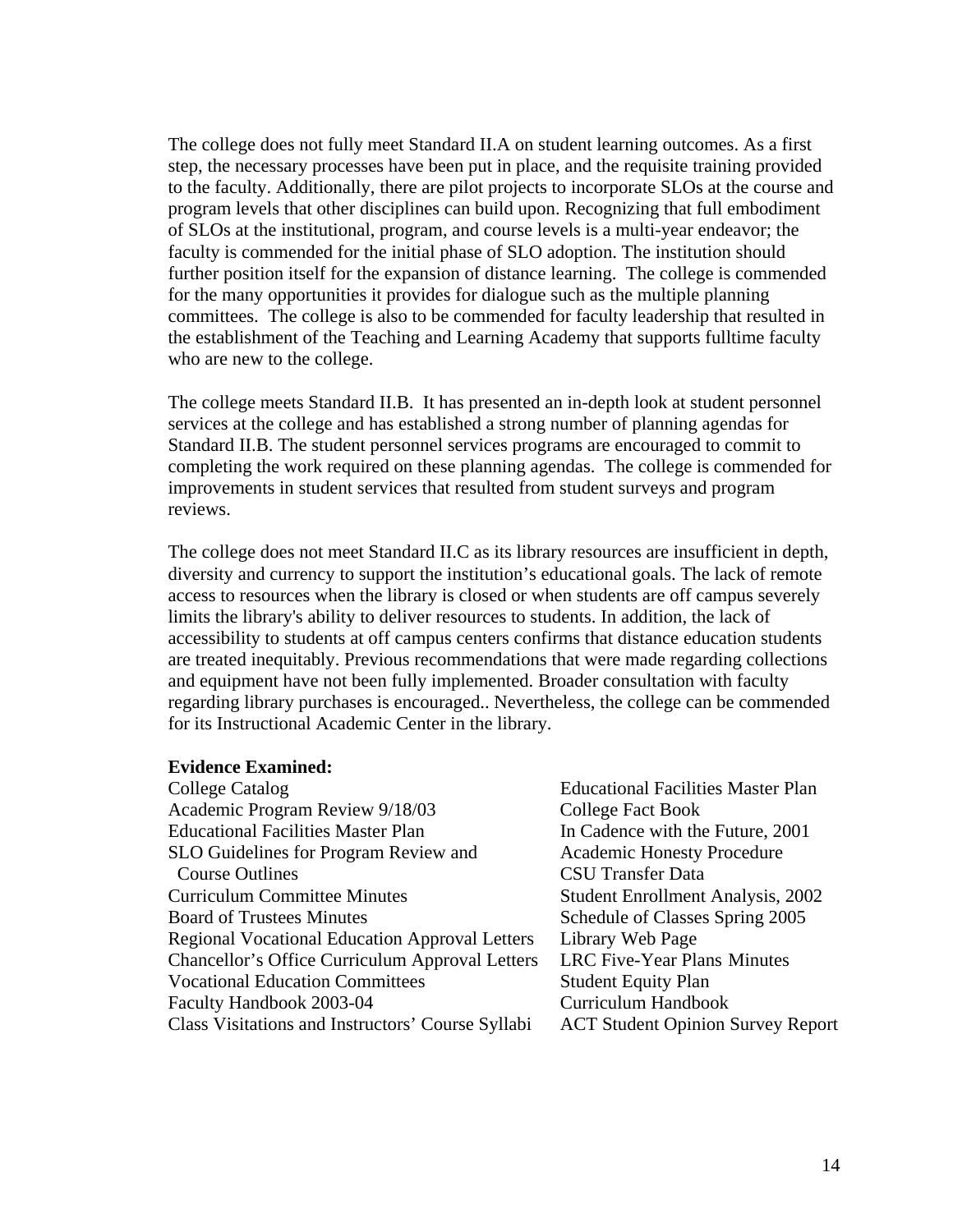## **RECOMMENDATIONS**

- 1) In order to meet the standards, the team recommends the college implement its new program review process in a focused and expeditious manner, including a published schedule as to when all college programs and services are committed to undergo the full process. Integration of program review with the institutional planning and budgeting process, the development of student learning outcomes and student achievement data is also recommended. This is imperative given that the program review process was cited in 1992 and 1999 as not meeting standards. . (Standard I.B.1, B.3, B.6, B.7; Standard II.A.1.a, b, c, A.2.a, b, c, e, f; B.1, B.3.d, B.4, C.2; Standard III.A.1, A.4.a; B.1.a; Standard IV.A.1)
- 2) In order to meet the standard, the college needs to develop student learning outcomes for all courses and programs. Additionally, institutional student learning outcomes need to be integrated with General Education and Competency Requirements. Assessment of student learning outcomes needs to show how course credit and the awarding of degrees and certificates is based on student achievement of stated student learning outcomes and how outcome assessments are used to improve courses and programs, improve teaching and learning strategies, and promote student success. (Standard I.B, B.2; Standard II.A.1.a, c, A.2.a, b, e, f, g, h, i, A.3.a, b, c, 6.a; B, B.4, C, C.2)
- 3) In order to meet the standards, the team recommends that the college fully embrace its stated commitment to a student-centered environment by structuring a leadership development program for student involvement in the college shared governance process. (Standard I.B.4; Standard II.B.4, Standard IV.A.1, A.2, A.3, A.5, B.2.a)
- 4) In order to meet the standards, the team recommends that the college develop an assessment plan to provide ongoing and systematic evaluation and integration of all institution-wide planning processes. This assessment should include the current planning processes, program reviews, data-driven decision-making and resource allocation processes and their interrelationships. (Standard I.A.4, B.1, B.2, B.3, B.5, B.6, B.7; Standard II.A.2.e, f; B.3.b; Standard III.A.6, B.2.a, b; C.1.a, C.2; D.1.a; Standard IV.B.2.b)

#### **Standard Three: Resources**

## **GENERAL OBSERVATIONS**

The evaluation team followed the Commission's protocol for evaluating the college's financial stability and whether its financial resources are sufficient to support student learning programs and services to improve institutional effectiveness. Each of the 18 items in the protocol guideline was examined, and the college was found to be financially stable and to have adequate accounting and business management systems in place according to accreditation standards. The college has presented a fair self evaluation concerning personnel policies and procedures and physical resource development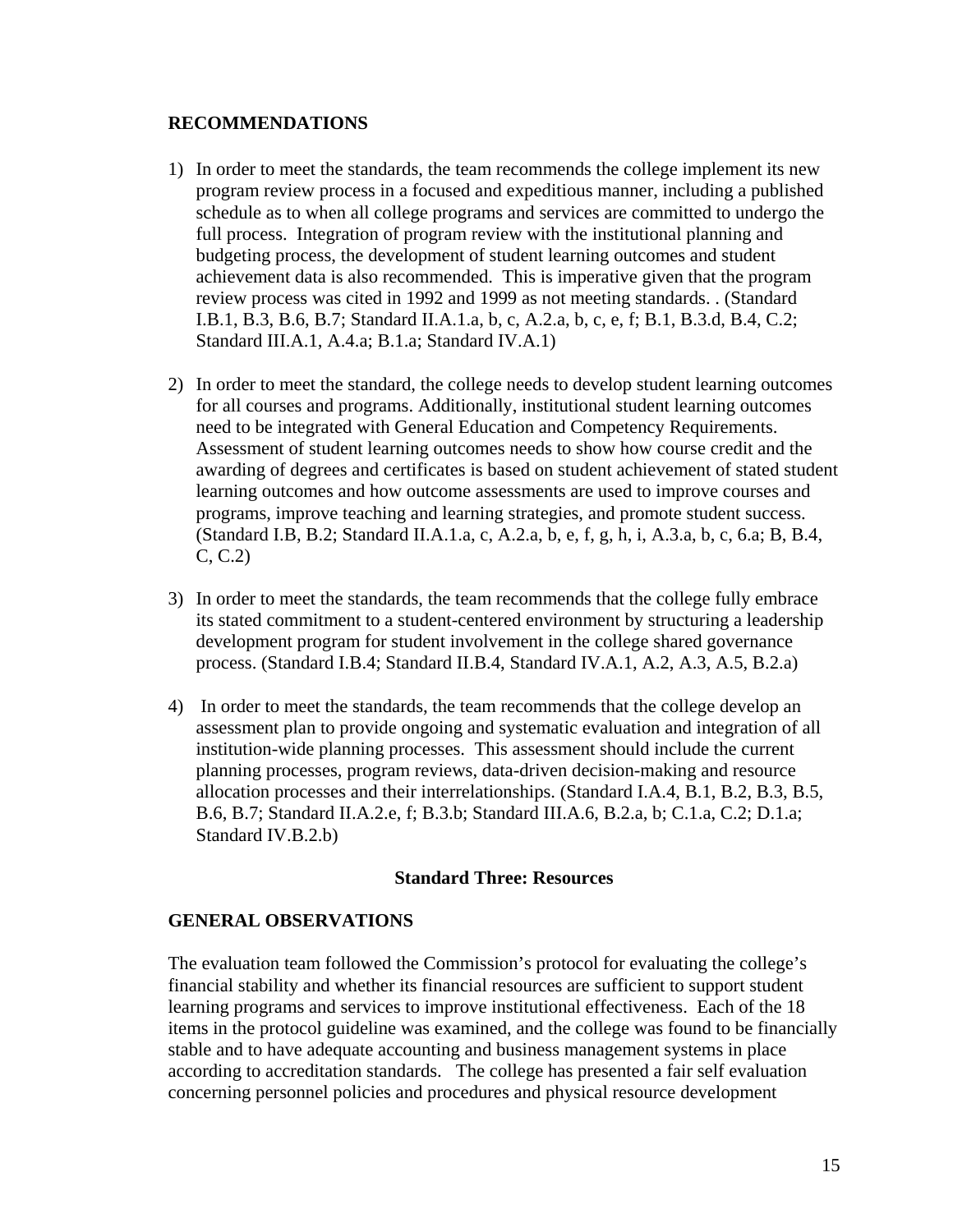including technology planning and implementation. There are concerns with the management of fiscal contingencies due to unfunded liabilities and continuing uncertain financial times.

# **FINDINGS**

**Standard III.A: Human Resources.** The college asserts that it makes provision for the security and confidentially of personnel records and that employees have a process to review their personnel records. The college has provided evidence that hiring committees are provided workshops or training on issues of hiring and diversity. Board Policy 7100 states, "The Board recognizes that diversity in the academic environment fosters cultural awareness, promotes mutual understanding and respect, and provides suitable role models for all students." (Standard III.A.3, 4)

The college does not have formal codes of ethics for faculty, staff, and administration, although there are policies addressing academic freedom and faculty responsibilities. The college has established procedures for assuring the proper criteria, qualifications, and procedures for selection of personnel. Evidence indicates that the hiring procedures are consistently applied. Especially important is the presence of a minimum of three faculty members on hiring committees for fulltime faculty. Positions are announced through online and print sources in order to secure a broad pool of applicants. (Standard III.A.1.a, d)

The college has established a systematic evaluation process for all classes of employees, and in general the evaluation timelines are followed. The college has not consistently conducted staff evaluations, including managerial evaluations, according to established timelines**.** The college presently incorporates evaluation of teaching effectiveness in the assessment process, but the evaluation of learning results achieved by teaching is still to be developed. (Standard III.A.1.b)

The college has a Faculty and Staff Diversity Plan that should be updated. The college asserts that it reviews its employment equity and staff diversity through annual reports to the Federal Government and the State Chancellor's Office. Current data from 2003 to 2004 shows an increase in the diversity of all college employee groups. The college should continue to address this area. The college attempts to treat all groups with integrity, encouraging faculty and staff to learn about different student cultures and encourage them to treat all students with respect. The college has not regularly published information on the board approved grievance procedures for both students and employees. The college provides staff development activities on an annual basis. (Standard III.A.4.b, c)

**Standard III.B: Physical Resources.** In November 2002, Merced College passed two bond measures under the provisions of Proposition 39. The Merced Campus Bond, Measure H in the amount of \$53,500,000, will provide for several capital outlay projects on the main campus. The Los Banos Campus is an educational center that currently operates in portable buildings. Bond Measure J in the amount of \$11,930,000 will provide new permanent facilities on the Los Banos Campus. (Standard III.B.1, 1.a)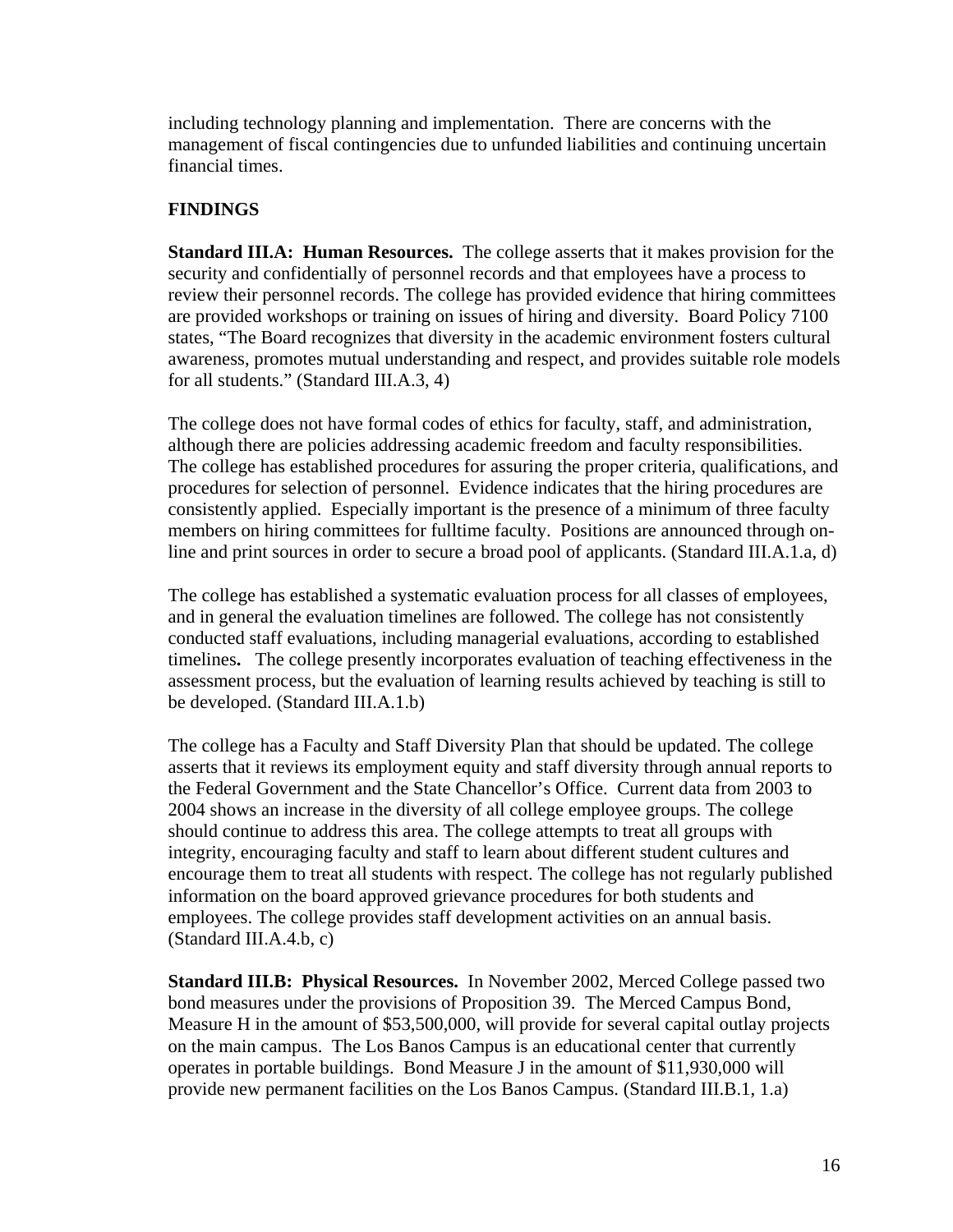The Merced College Educational Facilities Master Plan, In Cadence with the Future completed in 2001, projects the growth of the college through 2040 and the facility and program requirements to meet the projected needs. In accordance with the Educational Facilities Master Plan, several projects have been completed or are in progress since the accreditation team's visit in 1999. The college completed construction of the Child Development Center in 2002 and construction of the Interdisciplinary Academic Center in 2004. (Standard III.B.2, 2.a)

It was confirmed that three new projects have received approval for state funding: remodel of the science building, construction of the learning resources center, and the Los Banos permanent site infrastructure which includes construction of the first building. A new allied health building project is in the planning stages. Significant ADA projects including the accessible stage in the theater and elevators in the science, vocational and library buildings, have been completed since the accreditation team's visit in 1999. (Standard III.B.1.a, b)

A review of the Educational Master Planning Committee and the Facilities Master Planning Committee documents confirmed that the college integrates physical resource planning with institutional planning. The master planning committees and the district's facilities consultant review the annual Five-Year Construction Plan information, determine which facilities are being over-utilized, and make recommendations for new building projects. There is faculty and staff involvement throughout the entire planning process for capital outlay projects. The college has identified the need to develop a staffing plan for the new facilities in the Educational Facilities Master Plan and to evaluate the total cost of ownership of new facilities. There is recognition that with its major facilities expansions, the college currently lacks sufficient resources to cover all custodial, maintenance and other service needs. (Standard III.B.2, 2.b)

Maintenance projects that meet the eligibility requirements for state scheduled maintenance funds are included in the annual Five-Year Maintenance Plan and submitted to the Chancellor's Office Facilities Planning unit for state funding. The Director of Maintenance and Transportation conducts routine preventative maintenance and safety inspections of buildings and grounds. In 2003, the district contracted with 3DI, a facilities assessment company, to conduct a facilities assessment. (Standard II.B.1.a)

The college participates in property, liability, and workers' compensation insurance programs organized by the Valley Insurance Program Joint Powers Agency (VIP). As a member of VIP, a safety consultant conducts a safety inspection of the entire district and reports all findings every two years. The most recent inspection occurred in 2003-04, and the team validated that corrective action was taken as appropriate. A tour of the Merced campus and the Los Banos campus confirmed that the district's facilities support a safe and healthy learning and working environment. (Standard II.B.1)

The college budgets for maintenance service agreements to service and repair specific equipment items. Since it is not cost effective to provide for maintenance service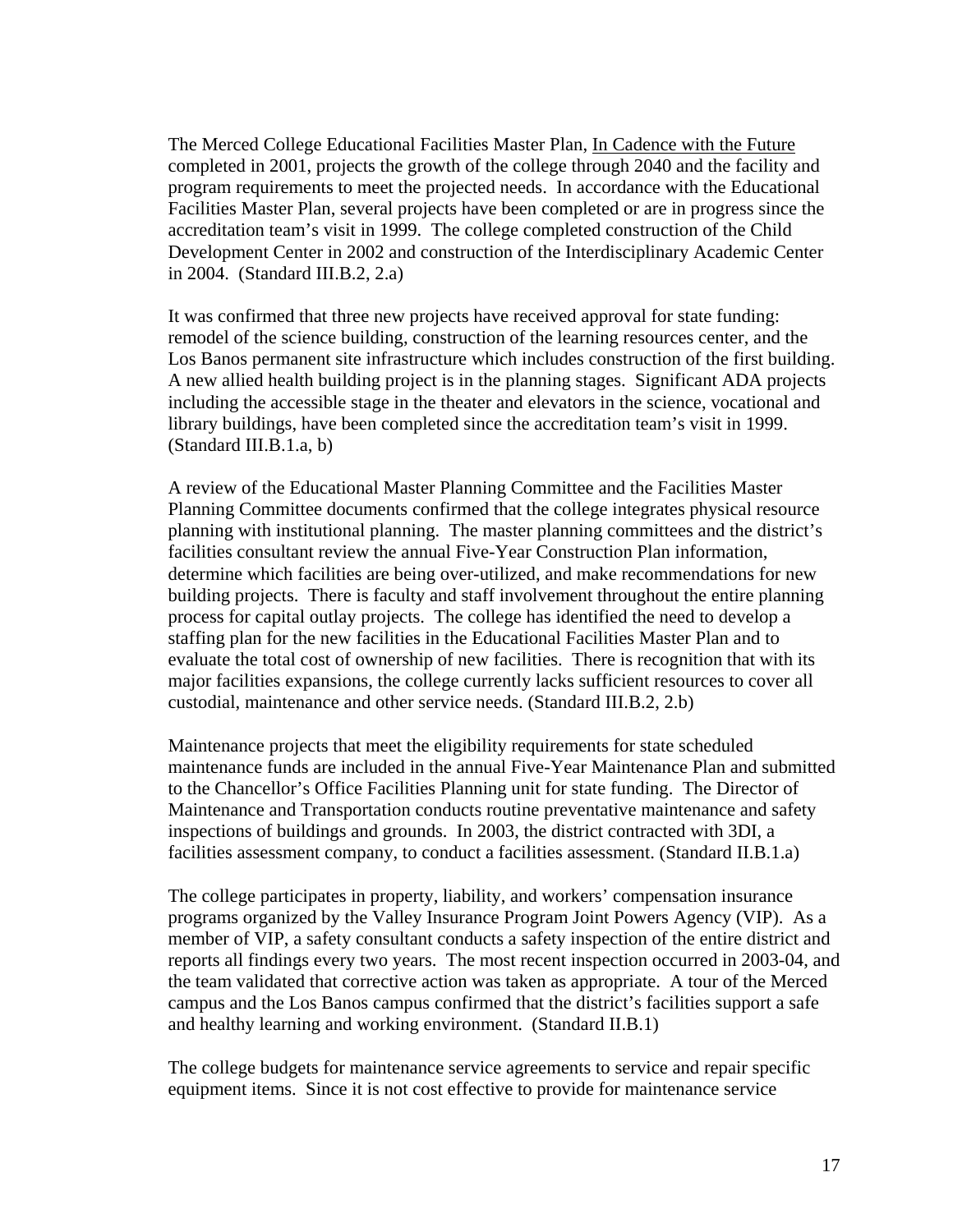agreements for all equipment, many divisions and departments have budgets for repair and maintenance. The college maintains an inventory of all equipment, and requests for new and replacement equipment are prioritized in the five-year plans and the master planning process. (Standard II.B.1.a, b)

**Standard III.C: Technology Resources.** The college has made significant progress on the coordination and planning of technology on campus as seen in the rewiring of the campus two years ago as well as the distribution of computers to faculty and staff and connecting them to the network. Faculty are now prepared for greater utilization of technology. Students now have increased access to open computer labs with the new IAC facility. Training of faculty is coordinated by the staff of the learning resources audio-visual center where faculty are supported one-on-one as well as by small group instruction. Staff development addresses the broader needs of campus training issues and surveys staff to determine needs. (Standard III.C.1.a; 2)

The implementation of Datatel has provided the college with data it can use to support planning efforts. The planning efforts of the campus-wide Technology Master Planning Committee (TMPC) have played a vital role in the development of technology standards, inventory of district-wide computer installations, and strategic planning initiatives. Decisions about technology services, hardware and software are well documented in minutes of the committee as well as in the Technology Master Plan. (Standard III.C.1.a, b, c)

The college has significant fiscal challenges with upgrade of existing equipment as well as planning agendas to address the future technology needs. There appears to be no ongoing district funding to address new technology needs. The Juno-based student email system, intended to solve information needs for students (e.g. progress reports, distance education communications, and other student services) is clearly not supporting the college's agenda in these areas. The agenda and interest in distance education is not supported by staffing or budgeting. Distance education initiatives are faculty-driven; technical support for faculty who teach distance education is available on a limited basis; specifically, for WebCT training. Part of a LRC education technician's responsibility is to help in this area; however, staff are not provided at night or on weekends when the server is often down and no one is available to provide assistance. As the college infrastructure evolves in the next year, the college will be positioned to explore greater opportunities for students through distance education including the option of accessing distance education via off-campus sites, and technical support will become essential. (Standard III.C.1.a, d)

**Standard III.D: Financial Resources.** The college's budget development is open, inclusive and integrated with the institutional goals and planning processes. The college master planning committees submit their goals and budget priorities to the Educational Master Planning Committee (EMPC). The Committee on Budget Review and Recommendations (CBRR) reviews budget planning assumptions, income projections, and expenditure requirements as developed by the Assumptions Committee and the Director of Business Services and informs the EMPC of the availability of funds. The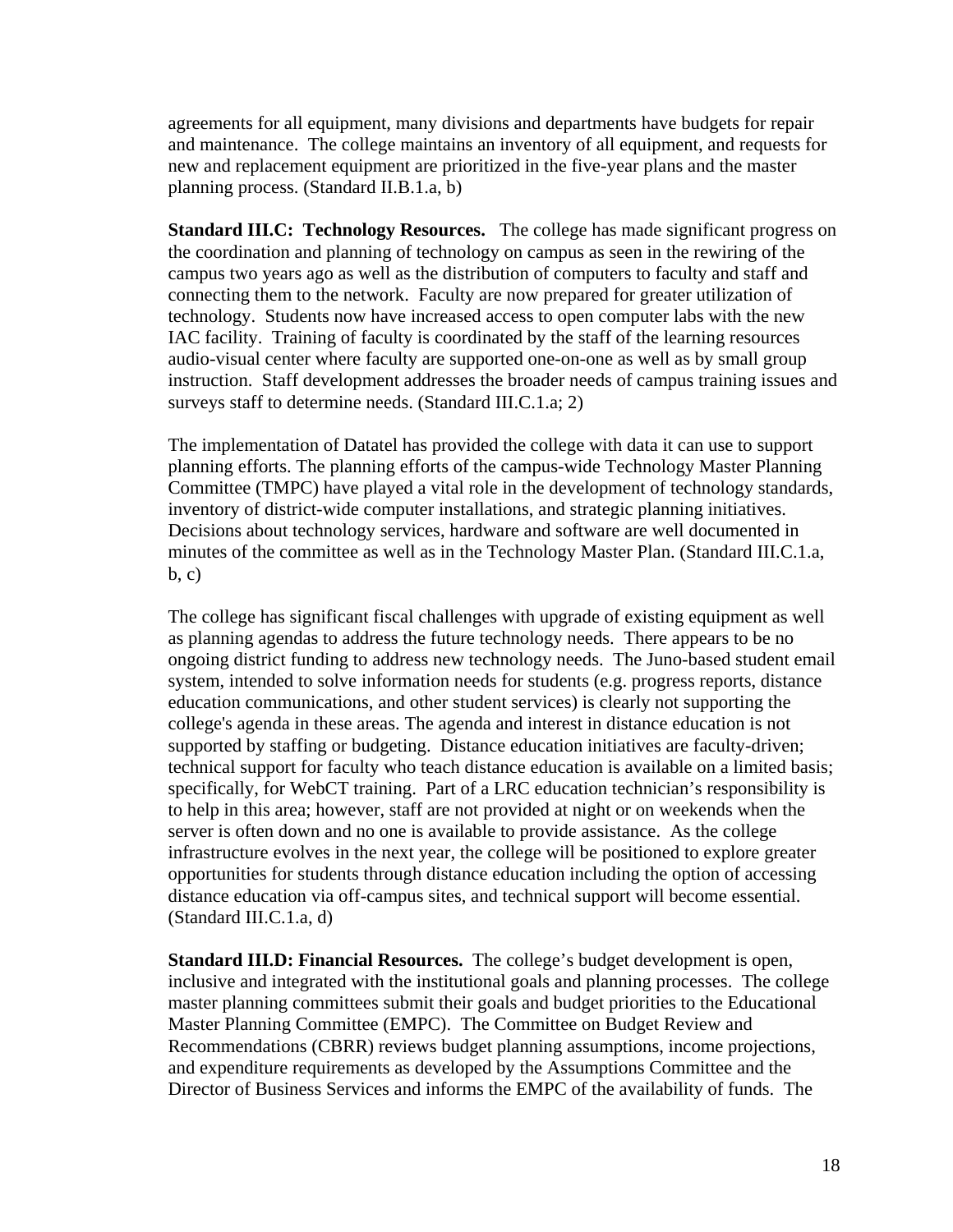EMPC reviews budget requests and recommends to the Superintendent/President those institutional needs that are appropriate to fund on a one-time or on-going basis. During the development of planning assumptions, the Assumptions Committee reviews the previous year's planning assumptions and revises, as appropriate, and submits a recommendation to the CBRR committee. The budget development process, however, is not regularly reviewed to improve its effectiveness. (Standard III.D.1.a, b)

Based on the provisions of the Governor's January 2005-06 Budget for community colleges, current estimates project a base budget deficit for the college. The ending balances for the past three years have exceeded the Board of Trustees' policy to maintain reserves at 6% for emergencies. During the past three years, 2002 through 2004, the college increased the ending balance, which includes the 6% reserve, by over \$1,500,000, to provide stability for the district during the most recent years of unstable state funding for community colleges. At the time of this report, the district had not settled its 2003-04 or its 2004-05 salary and benefits contracts with the faculty bargaining unit, and no reserve is shown to address this in the current budget or next year's preliminary budget. (Standard III.D.2.c, d)

Financial information is available on a regular basis through the integrated management information system, Datatel. The annual budget and audits are made available to the college community in the library. The college has identified the need to strengthen longterm budget planning in the area of staffing plans, maintenance and program expansion related to the projects included in the Educational Facilities Master Plan. (Standard III.D.1.c, 2.b)

The annual external audits for 2002, 2003, and 2004 cited no material concerns regarding the financial management practices of the college and included timely responses to audit findings from the college.The audits include all funds of the district including the Foundation. (Standard III.D.2.a, e)

As of June 2004, the ending balance for the Retiree Health Benefit Fund is just over \$1 million. November of 2003, the college received an actuarial report that projected the long-term liability for retiree health benefits at \$62 million. The college participates in property, liability, and workers' compensation insurance programs organized by the Valley Insurance Program Joint Powers. Contractual agreements exist for the food service program, vending and arcade games. These services provide a source of revenue for the college and the associated students. (Standard III.D.2.d, f)

# **Evidence Examined:**

Class Schedules **Board Procedures Manual** College Web Site Reports Planning Handbook Minutes of Curriculum Committee Academic departmental exams VTEA Reports Course syllabi

Board Policies Manual Academic Honesty Procedure Student Learning Outcomes Measurement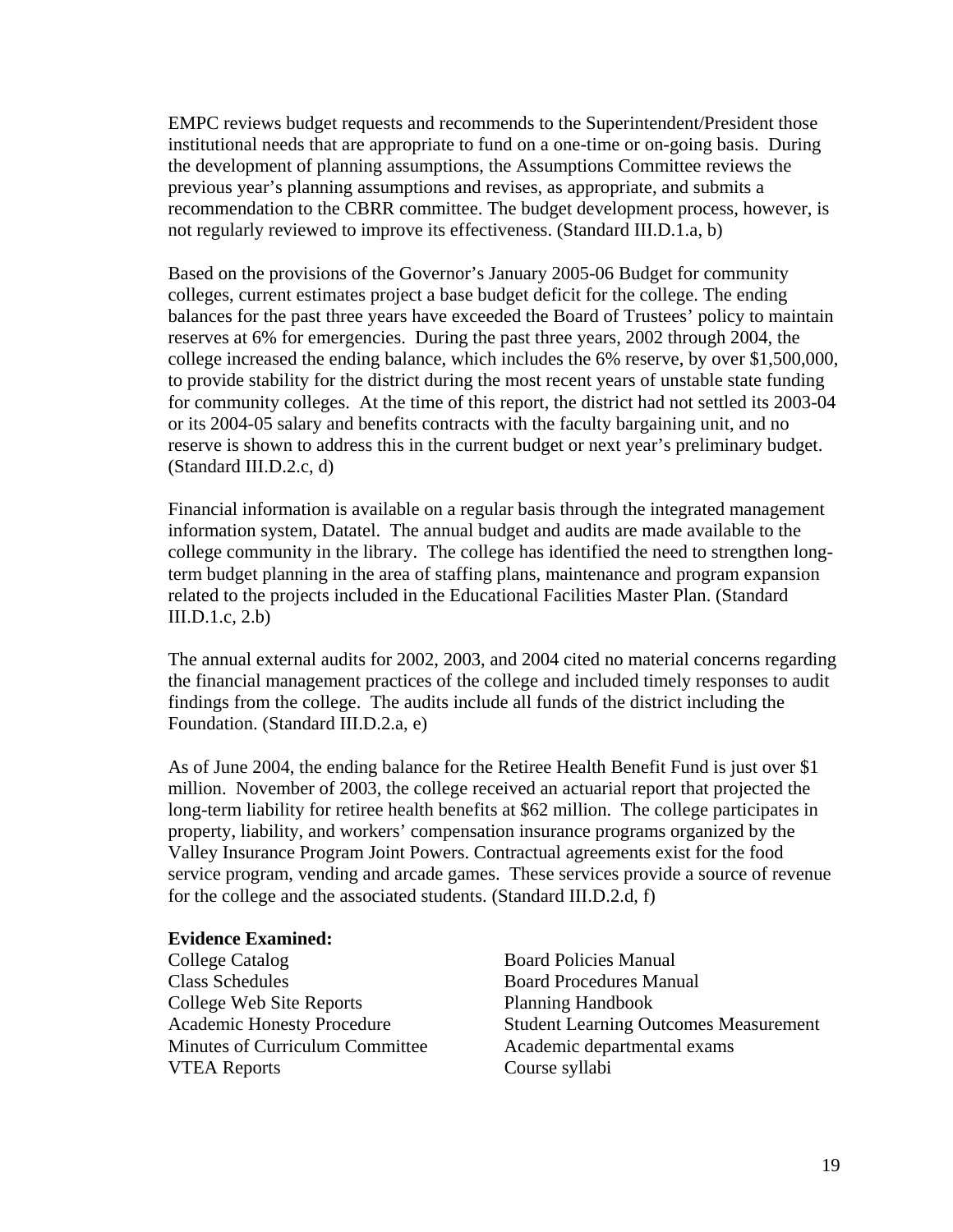| <b>CSU Transfer Data Reports</b>                       | Minutes of Instructional Master Planning |
|--------------------------------------------------------|------------------------------------------|
| Committee                                              | Minutes of Advisory Committees           |
| <b>Student Enrollment Reports</b>                      | <b>Faculty Handbook</b>                  |
| Library Annual Data Survey                             | Curriculum Handbook                      |
| LRC Five-Year Plan                                     | <b>Student Equity Plan</b>               |
| <b>LRC</b> Core Collection Proposal                    | <b>ACT Student Opinion Survey</b>        |
| <b>EOPS/CARE Student Evaluation Survey</b>             | <b>Staff Development Surveys</b>         |
| Minutes of Matriculation Advisory Committee            |                                          |
| Financial Audits 2002-2004                             | Inventories of Equipment                 |
| Minutes of Technology Master Plan Committee            |                                          |
| Minutes of Budget Review and Recommendations Committee |                                          |
| <b>Reports on College Intranet</b>                     | Budgets, 2002-2004                       |
| <b>Actuarial studies Health Benefits</b>               | College bargaining agreements            |
| <b>Quarterly Financial Reports</b>                     | Financial Audits Prop. 30 Bonds          |
| Payroll documentation                                  | <b>IPEDs</b> reports                     |

## **CONCLUSIONS**

The college has an appropriate understanding of and concern for issues of equity and diversity, provides all personnel with appropriate opportunities for continued professional development, and conducts human resource planning that is integrated with institutional planning. The college should continue and expand its efforts in this area, including a review of efforts to increase diversity in new hires. The college should carry out staff evaluations, including managerial evaluations, according to established timelines. The college should ensure that grievance procedures for both students and staff are adequately published and workshops concerning discrimination and sexual harassment continue to be presented on a regular basis.

The college has made significant progress in the development, distribution, and support of technology. Distance education remains an area where student and faculty needs are not yet addressed. Support for student email is a challenge. Fiscal planning for new technology is not evident. The college is commended for its accomplishments since the last accreditation report in acquiring technology infrastructure and systems as well as technology planning and coordination.

It is evident that the college has been very successful in obtaining community and state support to address facility needs. The college has developed a sound process for facility master planning, and the results are excellent. The college has identified the need to develop a staffing plan for new facilities; the team encourages this effort. The college is commended for the successful passage of local bonds, Measures J and I, for securing the donation of 120 acres for the Los Banos campus, and for obtaining significant funding for capital projects. In order to deal effectively with continuing scarce state resources, the college should seriously consider developing a financial contingency management plan to support essential operations currently dependent upon external grants, to address unfunded liabilities, and to meet the needs of essential programs and services.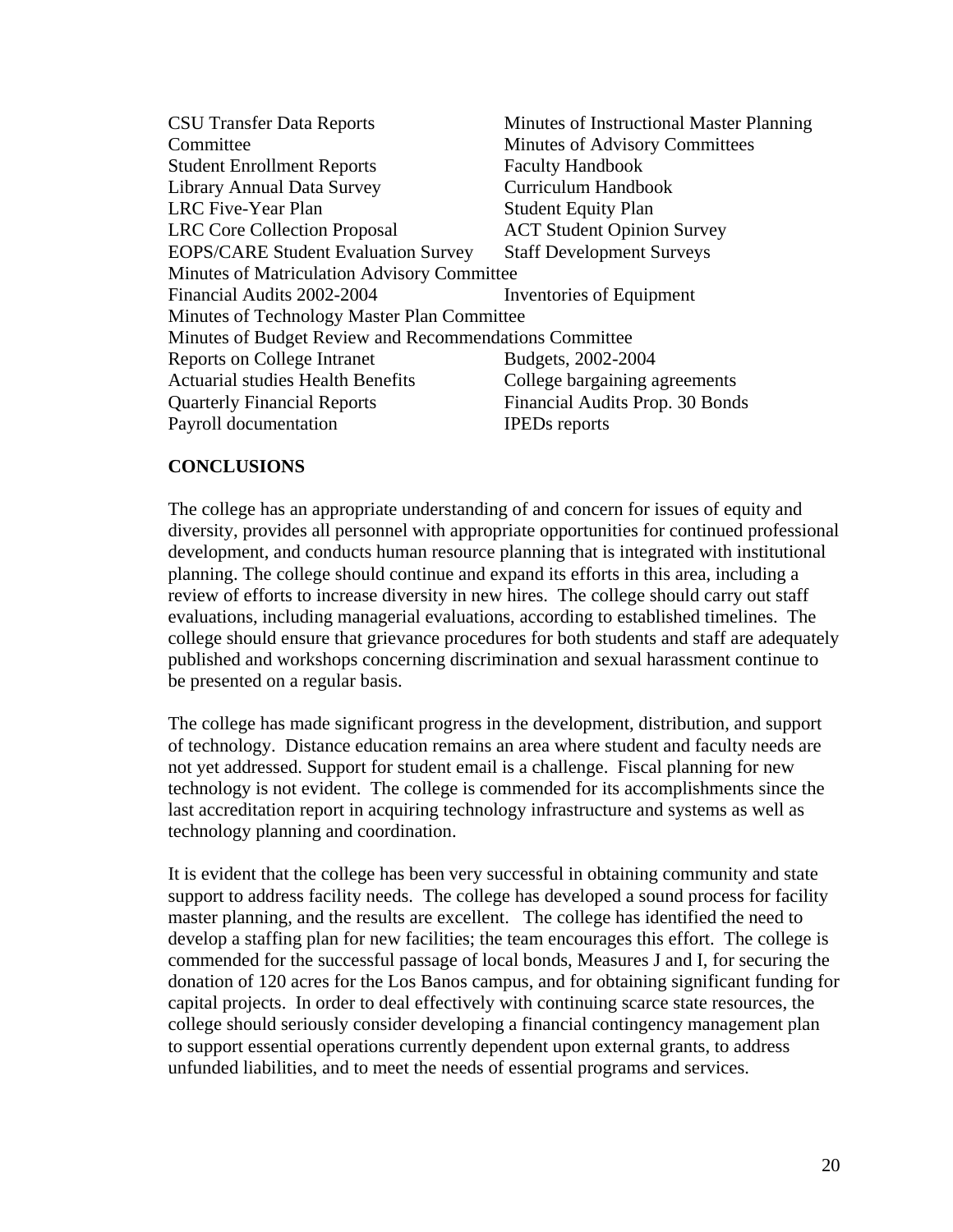The college has worked toward integrated planning and budget development. Due to collaborative budget development and resource conservation during recent lean times, college ending balances have increased, and the college has adequate resources to support existing operations at the present time. The college meets Standard III, parts A, B, C, and D with the one exception of full integrated planning of each of these areas into college goals, program reviews, resource allocations and ongoing evaluation of institutional effectiveness.

## **RECOMMENDATION**

4) In order to meet the standards, the team recommends that the college develop an assessment plan to provide ongoing and systematic evaluation and integration of all institution-wide planning processes. This assessment should include the current planning processes, program reviews, data-driven decision-making and resource allocation processes and their interrelationships. (Standard I.A.4, B.1, B.2, B.3, B.5, B.6, B.7; Standard II.A.2.e, f; B.3.b; Standard III.A.6, B.2.a, b, C.1.a, C.2, D.1.a; Standard IV.B.2.b)

## **Standard IV Leadership and Governance**

## **GENERAL OBSERVATIONS**

The team found strong evidence at Merced College of a campus culture that embraces diversity of background and opinion, shared governance, mutual concern, respect and honesty. The institution recognizes and utilizes the contributions of leadership throughout the college, led by the president and the board, to create a cooperative and collaborative atmosphere focused on student success. The team observed that the self study understated the progress made by the board and CEO since the last accreditation.

## **FINDINGS**

**Standard IV.A: Decision-Making Roles and Processes.** The college has published its committee structure, including membership for all constituencies and charges of each committee. The multi-committee planning and allocation system is well understood and generally supported, in part due to an orientation process that extends through the first year after hire and beyond. Although the published policy is somewhat vague as to how an individual might bring forward a proposal, the actual mechanisms are well understood by the constituencies, with the exception of the Associated Students of Merced College (ASMC). Periodic institutional assessment of the effectiveness of the decision-making process is not apparent from policy or minutes. Careful questioning did elicit examples of "course correction" undertaken by committees with the new program review model as a case in point. (Standard IV.A.2, 2.a)

The governing board, faculty and administration have substantive and clearly defined roles in institutional governance and exercise their roles through a clearly defined process. Faculty members frequently hold committee chair roles. Classified staff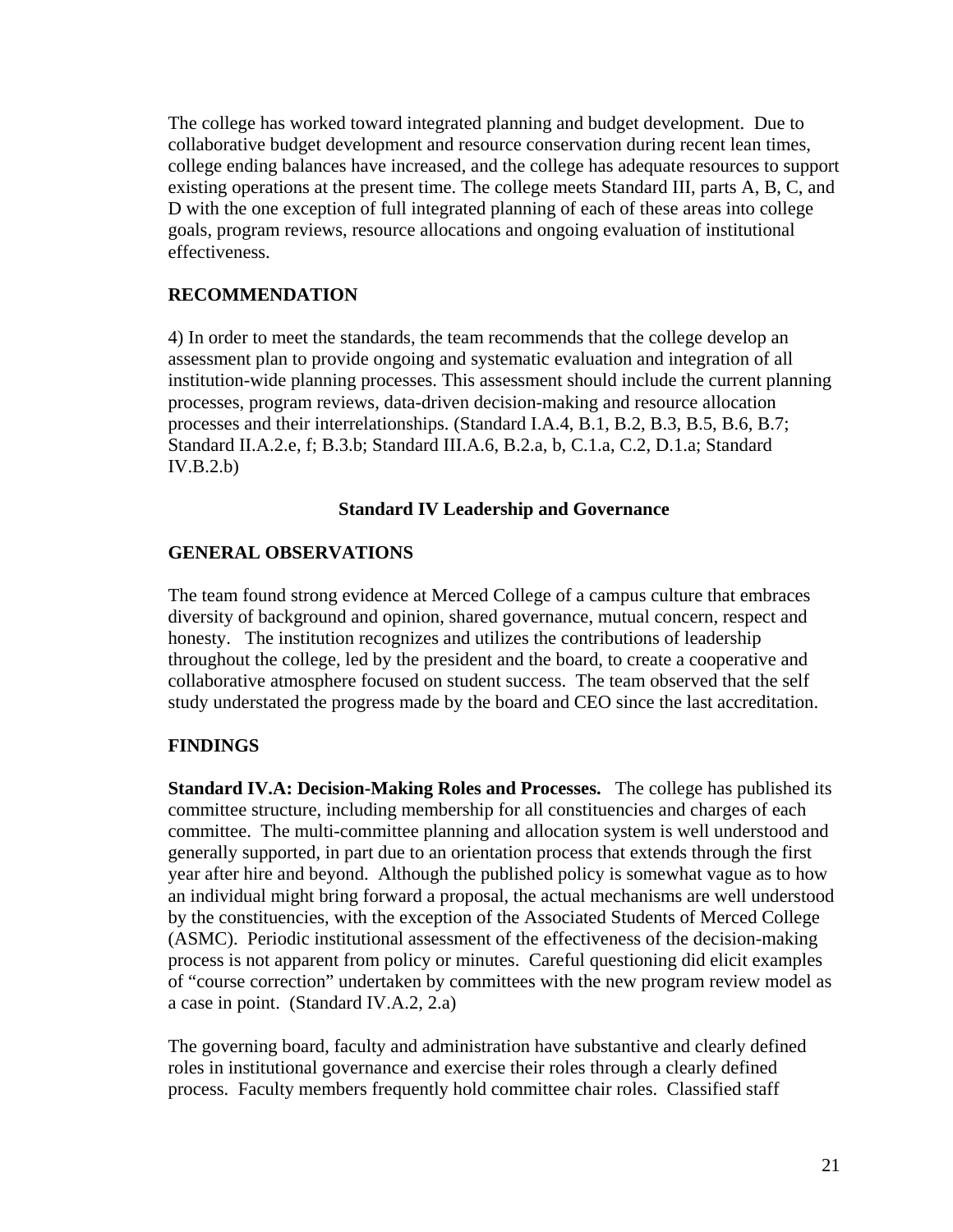participates on committees. Although the ASMC is the official organization for student input, as acknowledged in the self study, students do not participate in meaningful ways in planning or in most governance processes. At present, the institution does not appear to formally or regularly evaluate its decision-making processes. (Standard IV.A.2, 3, 5)

The faculty has the primary role in developing recommendations about student learning outcomes. Although the self study was written in the early stages of this process, progress has been made since the document was published, and several divisions have proceeded from division to program and discipline level, and some are now developing course-level SLOs. Program review and SLOs development have been dependent upon individual faculty members acquiring expertise and supplying leadership. (Standard IV.A.1, 2.a, b)

The team observed that there is generally free exchange of ideas as administrators, staff, faculty and students work together for the good of the college. Written policies regarding governance specify appropriate roles, allocating primacy to faculty in student educational programs and services. Recent tensions between ASCM and staff in student activities, as well as the general lack of student engagement in college governance, require attention. (Standard IV.A.3)

The college advocates and demonstrates honesty and integrity in its relations with external agencies, including its relations with the Commission and with the U.S. Department of Education. The college has responded to the concerns expressed by the commission, and although there are some on-going issues (e.g. program review), it appears that none are beyond the reach of the institution in meeting the standards. (Standard IVA: 4)

**Standard IV.B: Board and Administrative Organization.** The Board of Trustees is well aware of its role as the independent, elected voice of the public in setting the general direction of the college. The board has been through training to become more aware of their policy role and function. They appear to have been responsive to the expectations of their role and have been active in establishing and refining the mission statement, vision and goals for the college. Goal determination is (now) a formal and thoughtful process involving representatives of the college constituencies and data sources for board elucidation. (Standard IV.B.1.a)

The board recognizes its role as having the ultimate responsibility for educational quality, legal liability, and financial integrity. Board policies and procedures are published and seats, duties, ethics, etc. are delineated. The board follows its own procedures and policies. It evaluates and revises its policies that govern board behavior on a recurrent basis and revises educational and fiduciary policies regularly and otherwise, as need dictates. As a result of the training it has received and its own developmental process, the board has published policy governing its self-evaluation. The board has implemented this policy in compliance with the standard. (Standard IV.B.1.b, c,  $g$ )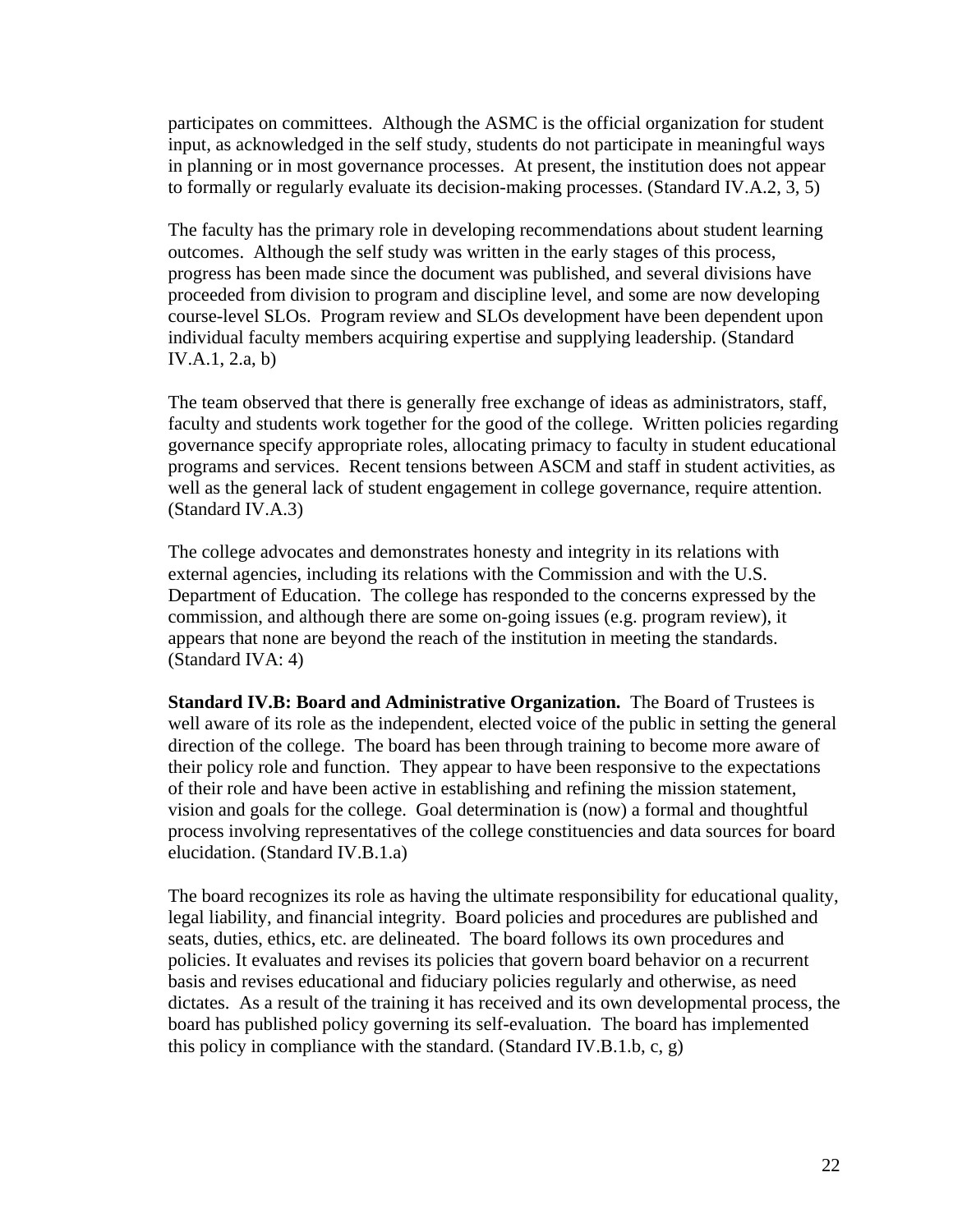The current superintendent/president began his tenure as CEO in 1998 after being with the district in a vice-president position previously. The board delegates full operational authority and responsibility to the CEO, supports him and his leadership, and holds him accountable through a broad-based regular evaluation. The team observed that the CEO sets both the collegial tone and the expectation of steady improvement that characterize Merced College. Further, the CEO is actively involved in a wide variety of community organizations and boards and maintains a high public profile, interpreting the college to the communities served by the institution. (Standard IVB: 1j; 2a,b)

The CEO plans, oversees, and delegates authority to administrators and others as appropriate. Although his own evaluation is now a regular activity, the vice presidents reporting to him and certain other administrators are not receiving annual reviews. The CEO has played a major role in improving the planning processes of the college. Statutes, regulations, and policies are regularly reviewed, and the president oversees their implementation. Institutional research, program review and program improvement cycles, however, are still in the developmental process, especially with reference to the new context of student learning outcomes. (Standard IVB: 2a,c)

## **Evidence Examined:**

Planning Handbook, 1998 Board Policies Manual College Procedures Manual Board Minutes Minutes of Program Review Committee Minutes of Committee on Budget Review and Recommendations Minutes of Educational Master Planning Committee (MPC) Minutes of the Administrative Services MPC Minutes of the Student Services MPC Minutes of the Technology MPC Minutes of President's Staff Meetings Web Site: Mission, vision and values statements College Organizational Chart

## **CONCLUSIONS**

The college is commended for the integrity and candor with which it deals with the Commission and other constituencies as evidenced by the self study report. Since the last accreditation visit, the college has developed a planning process that clearly connects the board to goal setting and implementation. The board has also instituted its own selfevaluation as well as a regular evaluation of the superintendent/president. The college does not fully meet Standard IVA due to the lack of student involvement in governance and the lack of a regular evaluation of decision-making structures. The college meets and in some areas exceeds Standard IVB as its board and administrative organization can be viewed as a model of best practices in higher education. The college is commended for improving its planning structures through college-wide dialogue and especially broadbased faculty involvement.